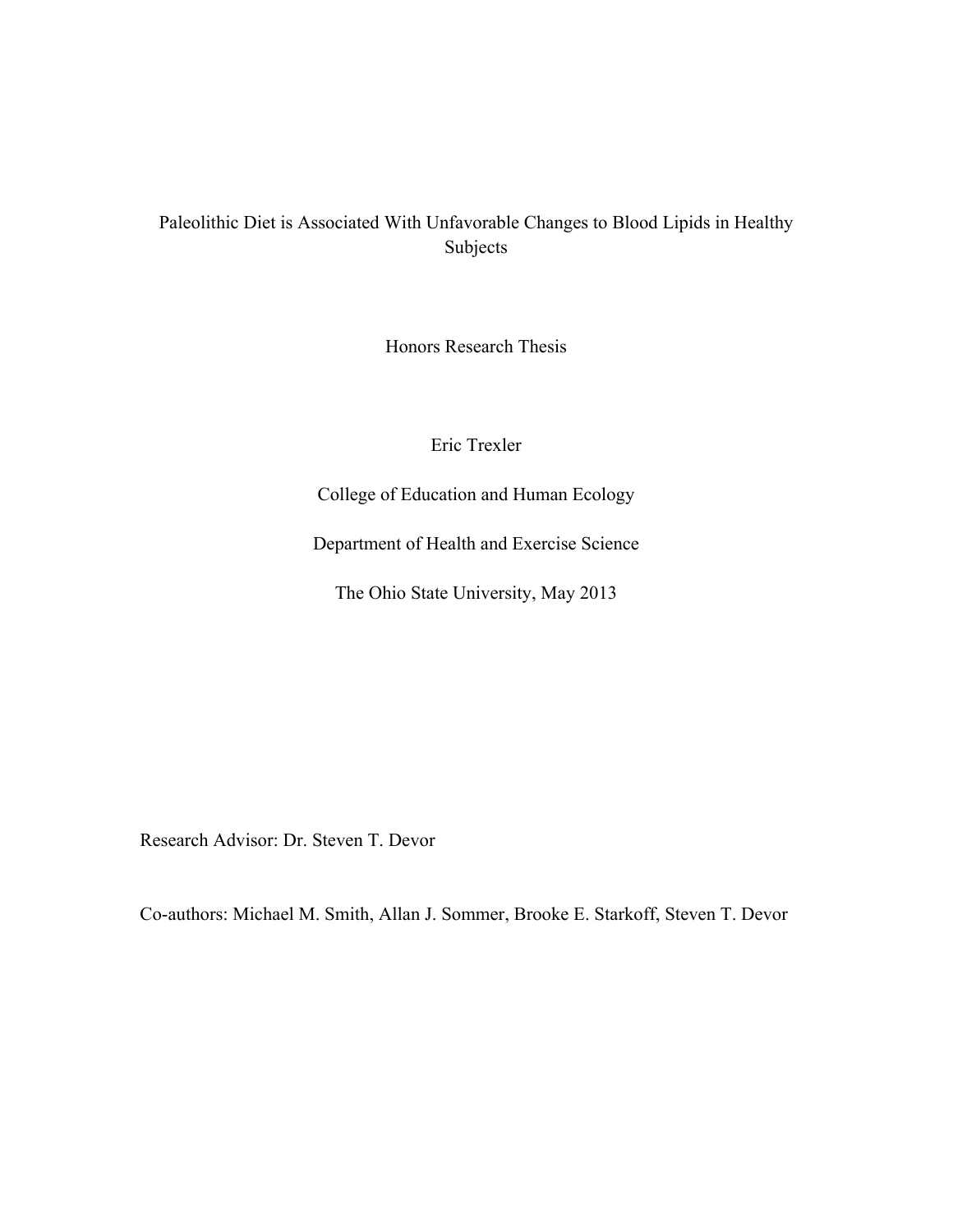# **Table of Contents**

| Abstract   | 3              |
|------------|----------------|
| Background | $\overline{4}$ |
| Methods    | 8              |
| Results    | 10             |
| Discussion | 19             |
| Conclusion | 24             |
| References | 26             |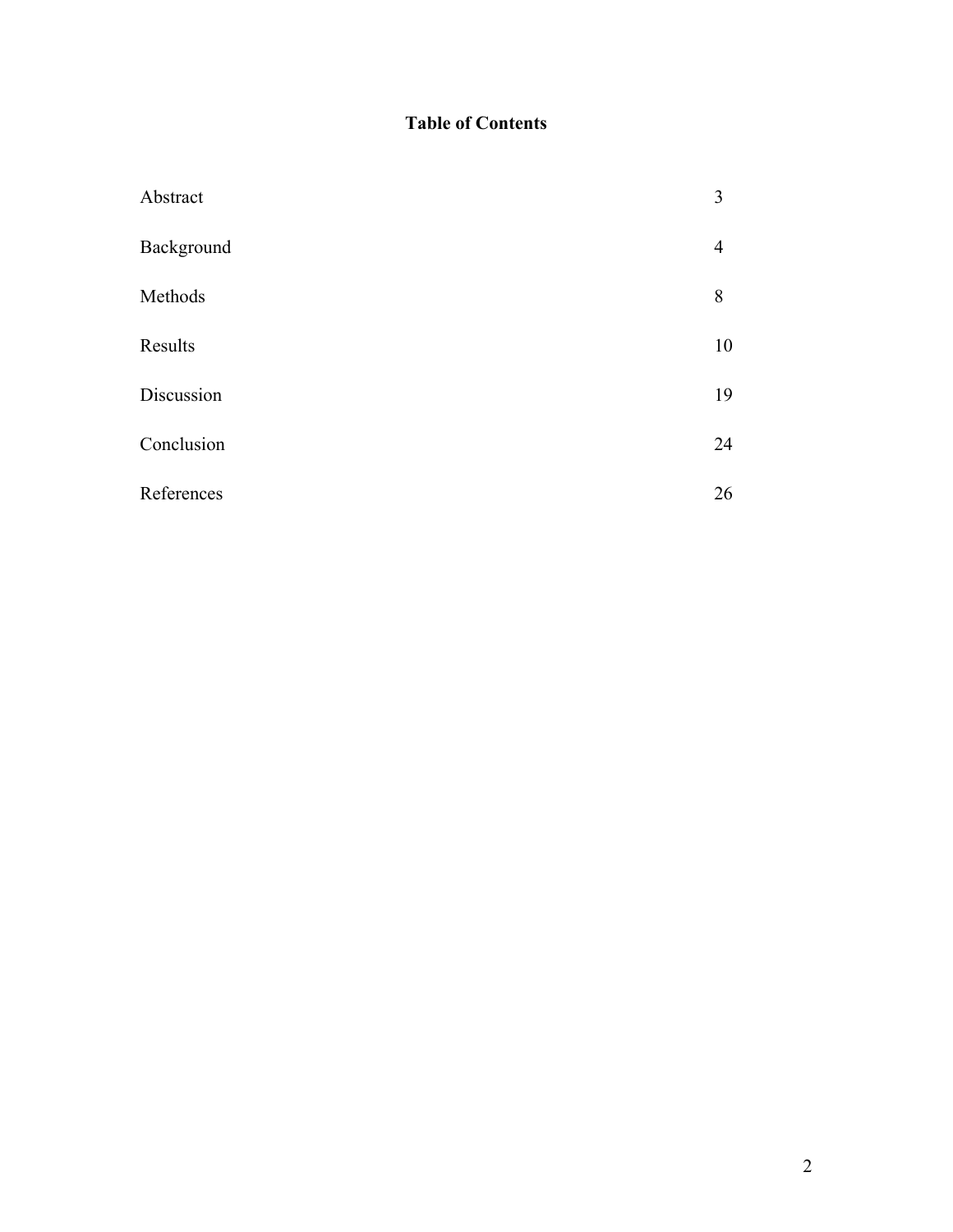# **Abstract**

**Background:** The Paleolithic (Paleo) diet is one modeled after the perceived food consumption of early human ancestors of the Paleolithic Era, consisting of mainly meat, fish, fruit, vegetables, eggs, and nuts. The purpose of this study was to examine the effects of a Paleo diet on blood lipids, including high-density lipoprotein (HDL), lowdensity lipoprotein (LDL), non-HDL cholesterol, triglycerides (TG), total cholesterol (TC), and the ratio between TC and HDL (TC/HDL) in a healthy population. **Methods:** Subjects of both genders (23 males, 20 females) with no history of diabetes, heart disease, dyslipidemia, or other metabolic disease were asked to eat an *ad libitum* Paleo diet for 10 weeks. Throughout the intervention, subjects participated in a CrossFit-based, high-intensity circuit training exercise program. Prior to the intervention, body weight, body fat percentage (BF%), maximal oxygen consumption (VO<sub>2</sub>max), TC, TG, HDL, and LDL were measured. These measurements were repeated following 10 weeks of a Paleo diet. **Results:** As a whole, there was a significant increase in non-HDL (107.1  $\pm$  6.0) mg/dL to 120.2 ± 6.5 mg/dL; *P* < 0.01), LDL (93.1 ± 5.4 mg/dL to 105.6 ± 6.1 mg/dL; *P*  $< 0.01$ ), TC/HDL (3.0  $\pm$  0.2 to 3.3  $\pm$  0.2; *P*  $< 0.05$ ), and TC (168.8  $\pm$  5.4 mg/dL to 178.9  $\pm$  6.6 mg/dL; *P* < 0.05) in healthy subjects following a Paleo diet. When stratified into groups based on initial blood lipid levels, deleterious changes were found in those with optimal HDL (82.1  $\pm$  3.2 mg/dL to 68.6  $\pm$  4.8 mg/dL; *P* < 0.05), non-HDL (86.6  $\pm$  3.9 mg/dL to 101.4 ± 4.8 mg/dL; *P* < 0.01), TC (157.2 ± 0.7 to 168.2 ± 0.9 mg/dL; *P* < 0.05), TC/HDL  $(2.5 \pm 0.1 \text{ to } 2.7 \pm 0.1; P < 0.05)$ , and LDL  $(69.1 \pm 3.1 \text{ mg/dL to } 83.5 \pm 4.1$ mg/dL;  $P < 0.01$ ), whereas those within sub-optimal stratifications showed no significant changes. Subjects also decreased body weight ( $177.6 \pm 5.8$  lbs to  $170.6 \pm 5.3$  lbs; *P* <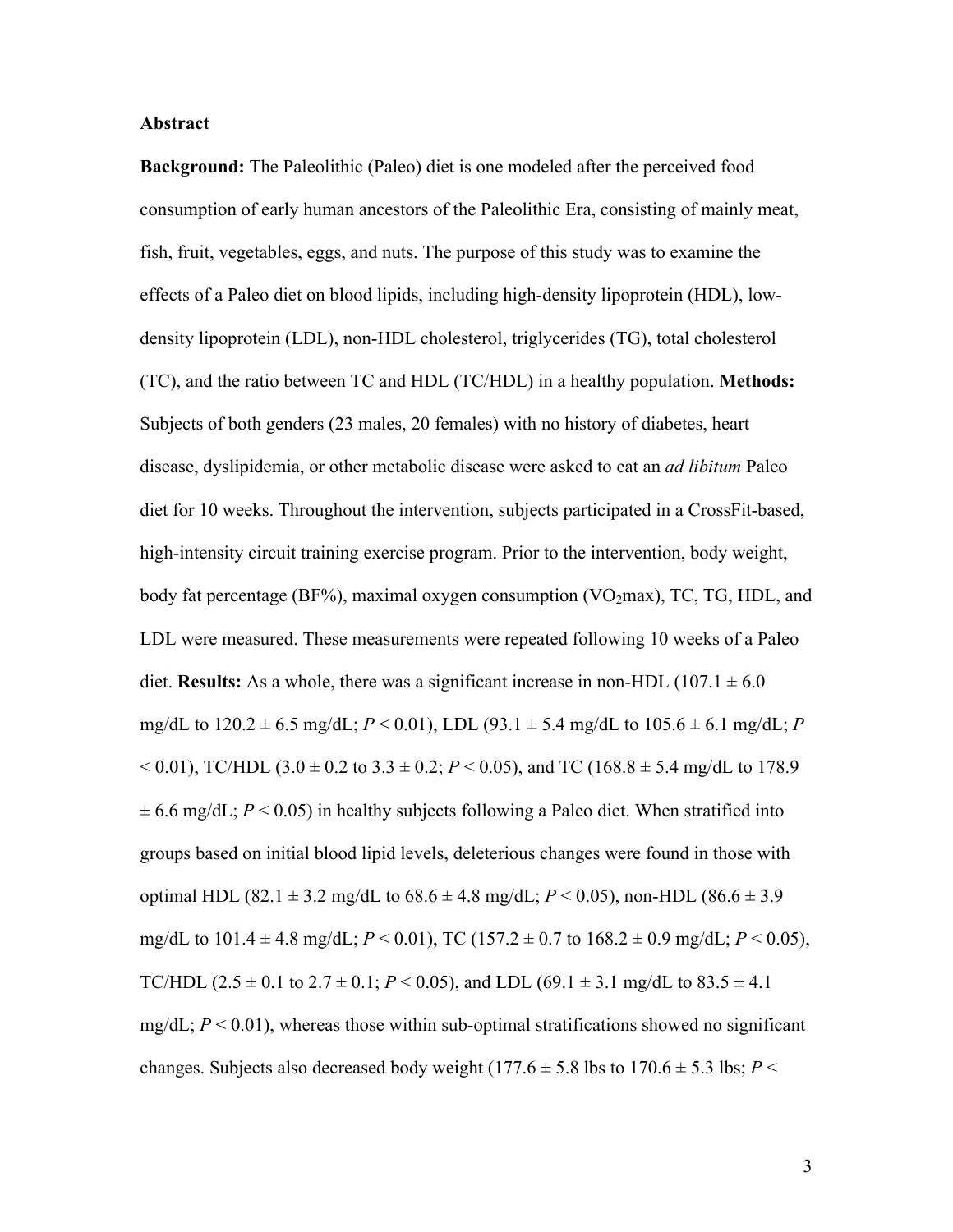0.001) and BF% (24.3  $\pm$  1.2% to 20.7  $\pm$  1.2%; *P* < 0.05), while increasing VO<sub>2</sub>max (3.18)  $\pm$  0.14 L/min to 3.46  $\pm$  0.15 L/min; *P* < 0.001). **Conclusions:** Our results demonstrate that an *ad libitum* Paleo diet intervention is associated with deleterious changes to blood lipids in healthy subjects, despite concurrent improvements in body composition and cardiorespiratory fitness. Future research should focus on determining recommendations that embrace the positive aspects of the Paleo diet, while minimizing any deleterious impact on blood lipids in a healthy population.

# **Background**

The Paleolithic (Paleo) diet is modeled after the perceived food consumption of early human ancestors of the Paleolithic Era. Since the origin of this dietary concept, which dates back to the late 1970s [1], numerous books and articles have claimed that increasing rates of "diseases of civilization", including cardiovascular disease, metabolic syndrome, and type 2 diabetes, among others [2, 3], can be largely attributed to the deviation of the modern diet from the diet consumed during the majority of the evolutionary history of humans [1, 3, 4]. Many prominent CrossFit athletes advocate adherence to the Paleo diet, which has contributed to a recent boost in the popularity of the diet. The common belief is that the Paleolithic Era pre-dated the advent of the cultivation and processing of plants and domestication of animals [2], though this idea has recently been challenged [5, 6]. Researchers have attempted to reconstruct the diet of the early human based on archaeological evidence and studies involving modern huntergatherer societies, leading to a proposed early-human diet comprised of wild animal-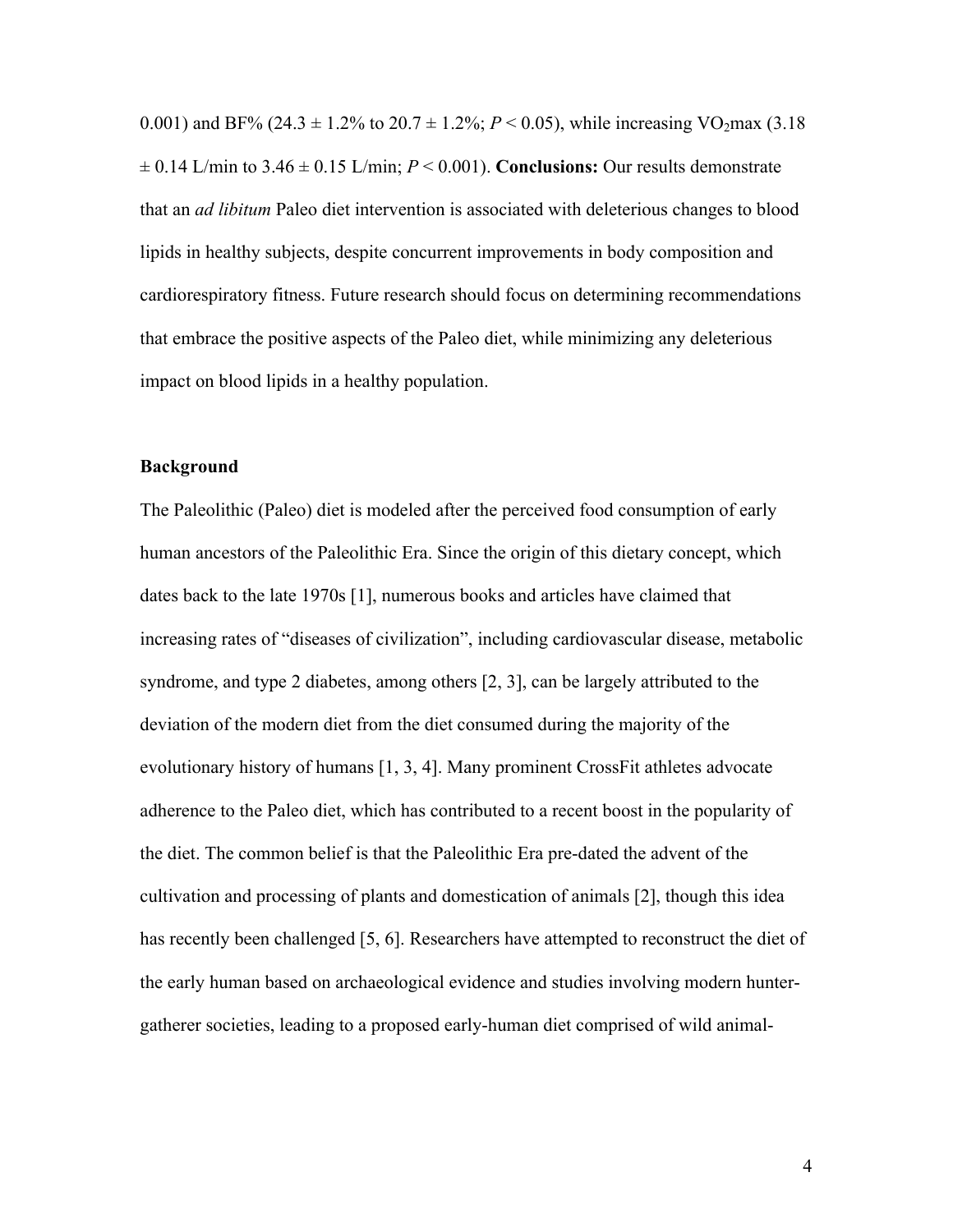source foods and uncultivated plant-source foods, devoid of dairy, legumes, and cereal grains [2].

The body of existing literature pertaining to the Paleo diet is characterized by inconsistency. Because the diet is defined by the avoidance of particular food sources rather than a specific macronutrient distribution, there is a large degree of variation in the macronutrient composition of various Paleo diet interventions. One of the earliest peerreviewed papers on the Paleolithic diet suggests that the diet of the late Paleolithic Era was roughly 33% protein, 46% carbohydrate, and 21% fat [3]. Recent interventions, which place more emphasis on food source than macronutrient distribution, have not replicated these suggested intakes. In two studies in which food rations were controlled, one diet derived 31.9% of its caloric content from fat and 36.9% from carbohydrate [2], while the other derived 16% of calories from fat and 57% from carbohydrate [7].

Some degree of variation in macronutrient intake is to be expected in Paleo studies featuring free-eating subjects, but even the dietary guidelines enforced in such studies have been inconsistent. One study imposed limits on intakes of eggs, nuts, potatoes, and oils [8], one limited dried fruit intake along with the aforementioned foods [9], and another added fatty meats, honey, cured meats, and salted seafood to the list of limited foods, without any mention of egg intake [10]. While previous interventions have utilized varying macronutrient distributions and somewhat inconsistent guidelines, the studies uniformly reinforce the basic characteristics of a Paleolithic diet: A diet based on lean meat, fish, eggs, nuts, fruit, and vegetables, and devoid of cereal grains, dairy, legumes, and processed sugars.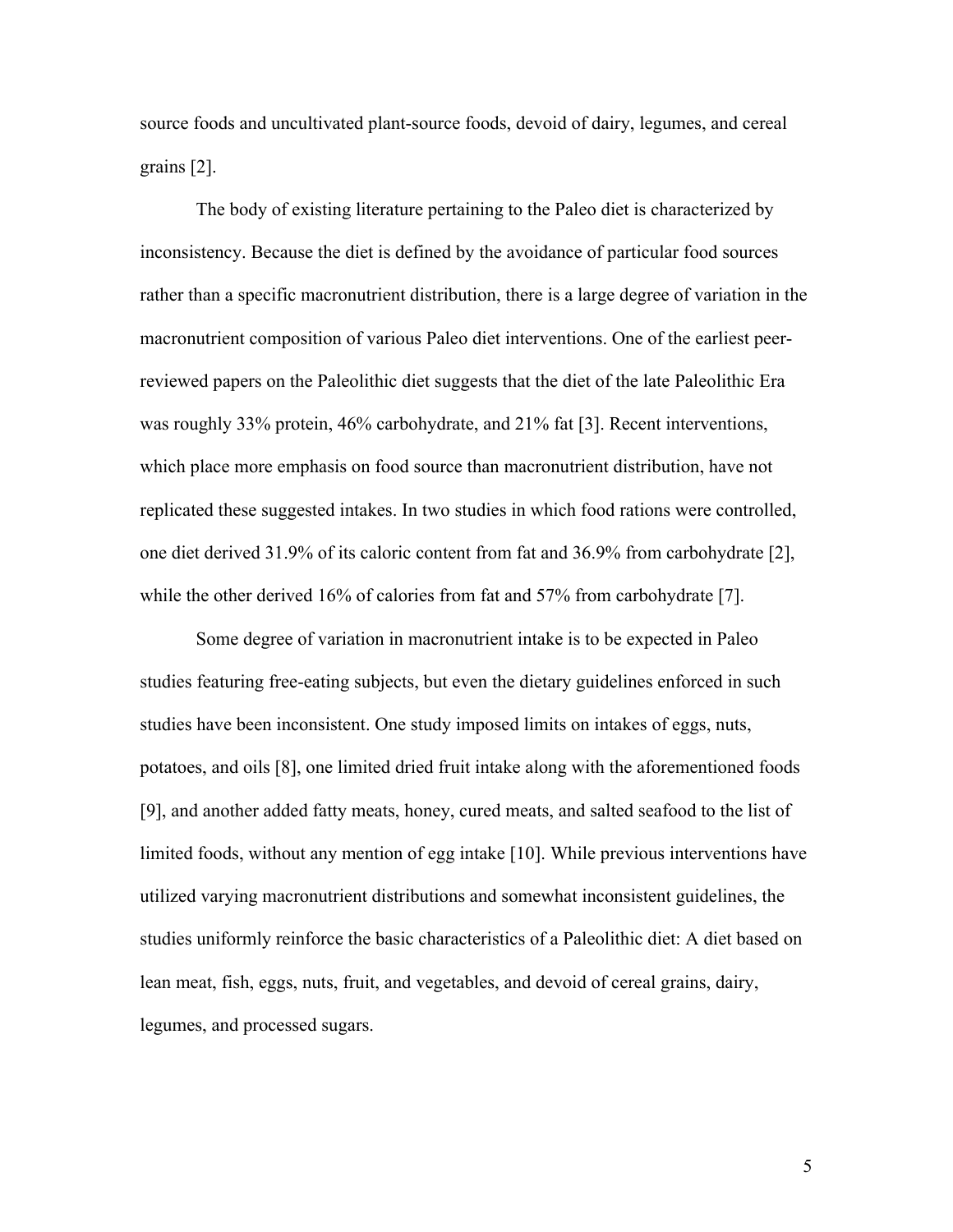A number of studies have shown Paleo diets to have a positive influence on health, including improved maintenance of blood glucose [2, 8, 9], decreased body mass [8, 9], and improved blood lipids [2, 9]. The studies reporting these improvements have used subjects that had an average body mass index (BMI) greater than 27 kg/m<sup>2</sup> [2, 8, 9] and were either sedentary [2], had diabetes [9], or had heart disease [8]. Furthermore, these studies have compared the Paleo diet to another diet containing greater total calories [8, 9], carbohydrates [2, 8, 9], and saturated fats [2, 8, 9], along with a higher carbohydrate to protein ratio [2, 8, 9]. It is important to note that lower carbohydrate to protein ratios have been shown to be independently effective in improving glycemic control [11-13] and blood lipid profile [14]. For these reasons, it is hard to determine if the results of these studies are applicable to active, healthy populations, and whether or not the effectiveness of the Paleo diet in these studies can simply be attributed to lower intakes of calories, carbohydrates, saturated fats, and a more ideal carbohydrate to protein ratio rather than the avoidance of certain food sources. While much research has been done on the Paleo diet and the effects it has on overweight/obese and disease populations, there is a lack of research pertaining to the application of the Paleo diet in healthy, active populations.

Authors of previous Paleo interventions have embraced the potential of the *ad libitum* Paleo diet. Authors of a 2006 study wrote that contemporary groups of huntergatherers "Stay lean and apparently reap health benefits similar to those induced by food restriction despite *ad libitum* availability of food."[7] Another group of researchers found that a Paleo diet intervention yielded an improvement in glucose tolerance that appeared to be independent of energy intake and macronutrient distribution, prompting them to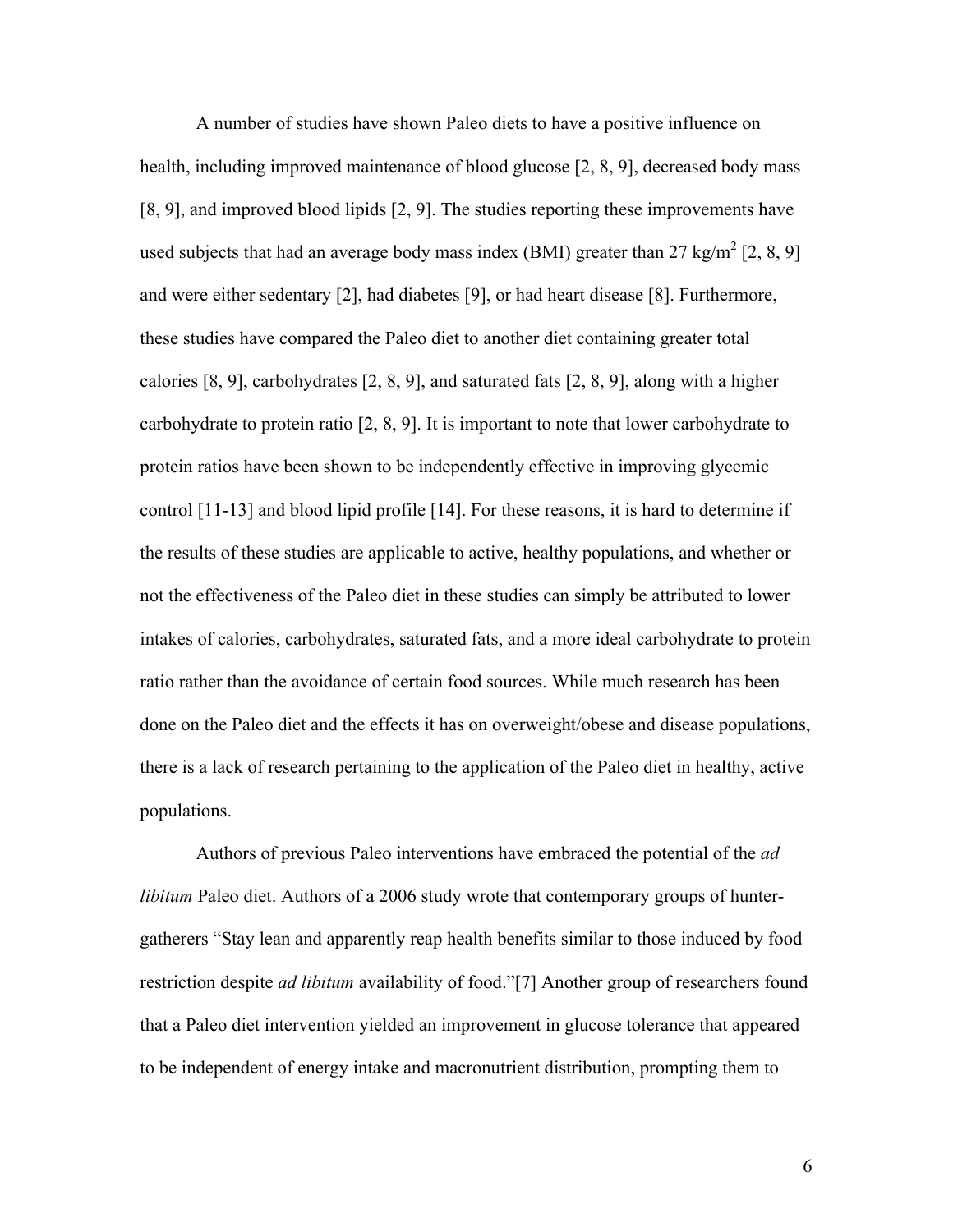conclude that "…avoiding Western foods is more important than counting calories, fat, carbohydrate or protein."[8] Although previous trials with free-eating subjects have recognized food sources like meat, eggs, nuts, potatoes, and certain oils as part of the Paleolithic diet, such trials have imposed guidelines that restrict the consumption of one or more of the aforementioned foods [8-10].

A truly *ad libitum* application of the Paleo diet, without restrictions on intakes of fatty meat, eggs, nuts, and oils, could potentially be conducive to high intakes of total fat, saturated fat, and cholesterol. This style of dieting, without regard for daily intakes of total fat, saturated fat, or cholesterol, neglects guidelines set by the American Heart Association (AHA) regarding a heart-healthy diet aimed at lowering disease risk and supporting a healthy blood lipid profile [15]. For this reason, the current study aims to investigate the effects of a practical, *ad libitum* application of the Paleo diet on blood lipids in a sample of healthy, active subjects. To accomplish this objective, we recruited healthy, active adults and measured body composition and blood lipid markers before and after a 10-week Paleo diet. We hypothesized that a Paleo dietary intervention made without specific recommendations regarding macronutrient intake would be associated with an increase in low density lipoprotein (LDL), non-high density lipoprotein (n-HDL), and total cholesterol (TC), but no change in high density lipoprotein (HDL). Furthermore, we hypothesized that this diet would be associated with a decrease in body weight and body fat percentage.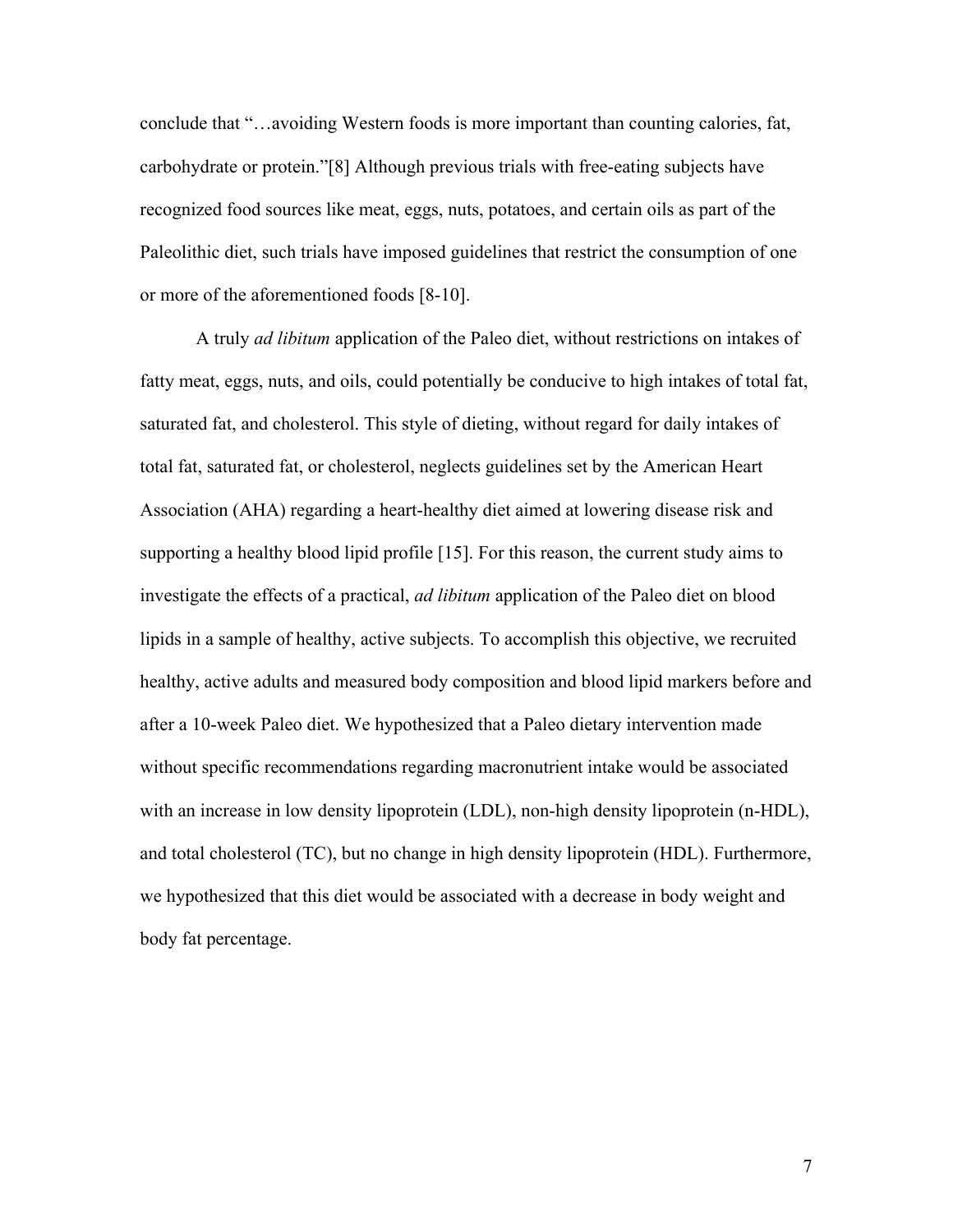## **Methods**

This study investigated the effect of a 10-week Paleo diet on body composition and blood lipids in healthy adults. Body composition using air displacement plethysmography and fasted state blood draws were performed in all subjects in the morning (7:30 a.m. to 11:30 a.m.) over a five-day period preceding the onset of the intervention. Measurements were obtained following an overnight fast, and subjects refrained from exercise, alcohol, and caffeine for the 24 hours prior to testing. A total of 43 subjects completed the dietary intervention and returned for the post-training assessment of changes in the dependent variables of body composition and blood lipids. All returning subjects were assessed at the same time of day as the pre-training measures over a five-day period following the completion of the intervention. During the dietary intervention, all subjects regularly participated in a CrossFit-based, high-intensity circuit training program.

#### *Subjects*

A total of 43 (23 males, 20 females) subjects fully completed the dietary intervention and returned for follow-up testing. All of the subjects provided written informed consent and all study methods and protocols were approved in advance by the Institutional Review Board at The Ohio State University.

#### *Procedures*

#### *Dietary Intervention*

A Paleolithic diet, as first described by Eaton and Konner, was implemented for all study participants [16]. Subjects were advised to increase their consumption of lean meat, fish,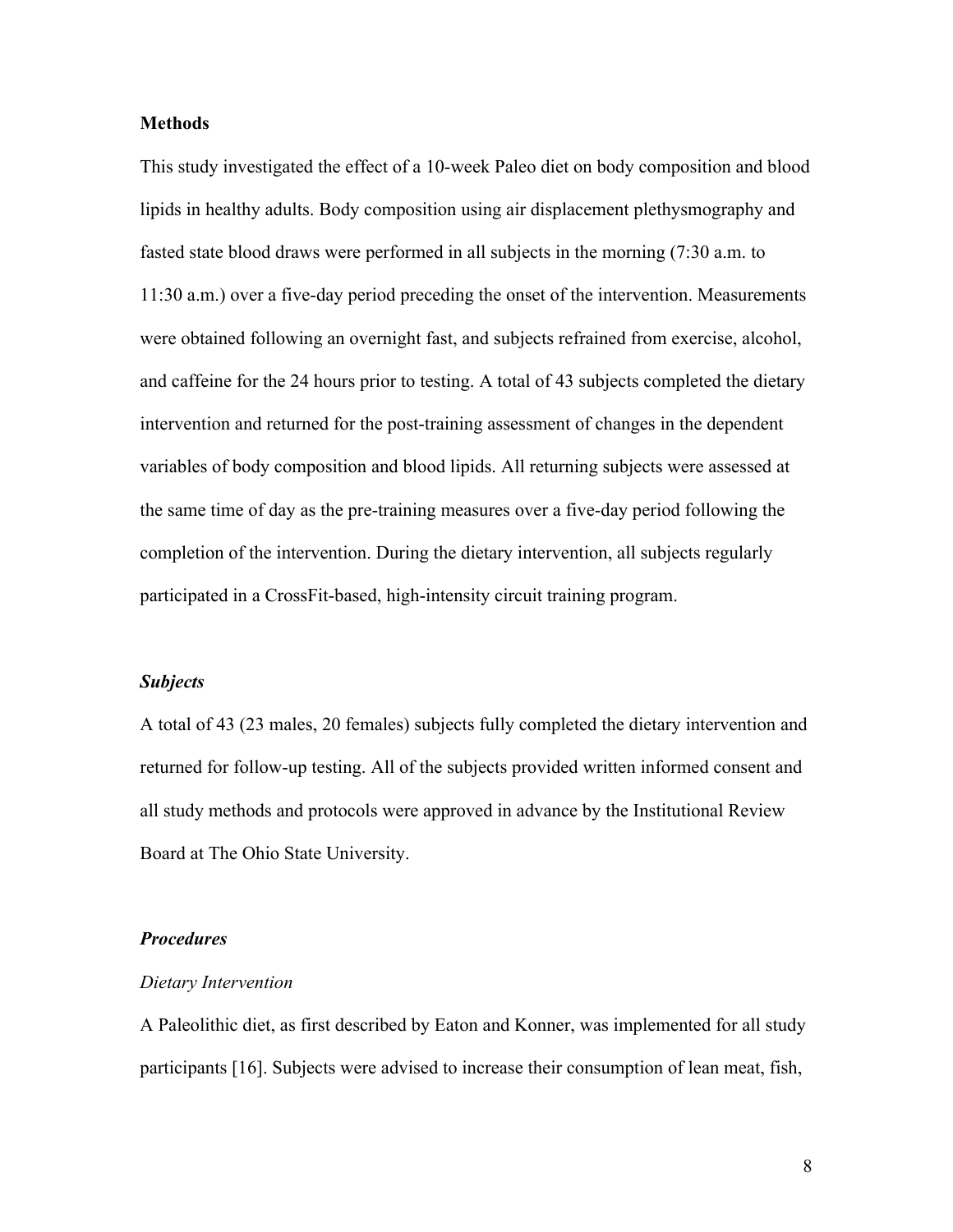eggs, nuts, fruit, and vegetables and were instructed to strictly avoid all grains, dairy products, and legumes. All modern, processed foods including any form of processed sugar, soft drinks, and coffees were also excluded from the diets of the subjects. No specific macronutrient recommendations were made, as the study design wanted to closely mimic a real world model that would incorporate food choices made by the average consumer. Intake of specific proportion of food categories (e.g. animal vs. plant foods) was also not given. Dietary recall logs were distributed to all subjects during the last week of the dietary intervention and subjects were asked to record all food and liquids over three days, including a weekend day.

# *Blood Lipid Analysis*

For all subjects, a finger-stick blood sample from a sterilized site was collected into a lithium heparin coated capillary tube by one trained investigator. Samples were immediately transferred into a point of care desktop lipid analyzer (Cholestech LDX, San Diego, CA). This method has previously been shown to be within standards of accuracy and precision set forth by the National Cholesterol Education Program (NCEP) [17]. High-density lipoprotein (HDL), total cholesterol (TC), and triglycerides (TG) were measured directly, while low density lipoprotein (LDL) was estimated using the Friedewald equation [18].

#### *Body Composition*

Percentage body fat was calculated using the Bod Pod air-displacement plethysmography device (Life Measurements Instruments, Concord, CA), which is shown to be an accurate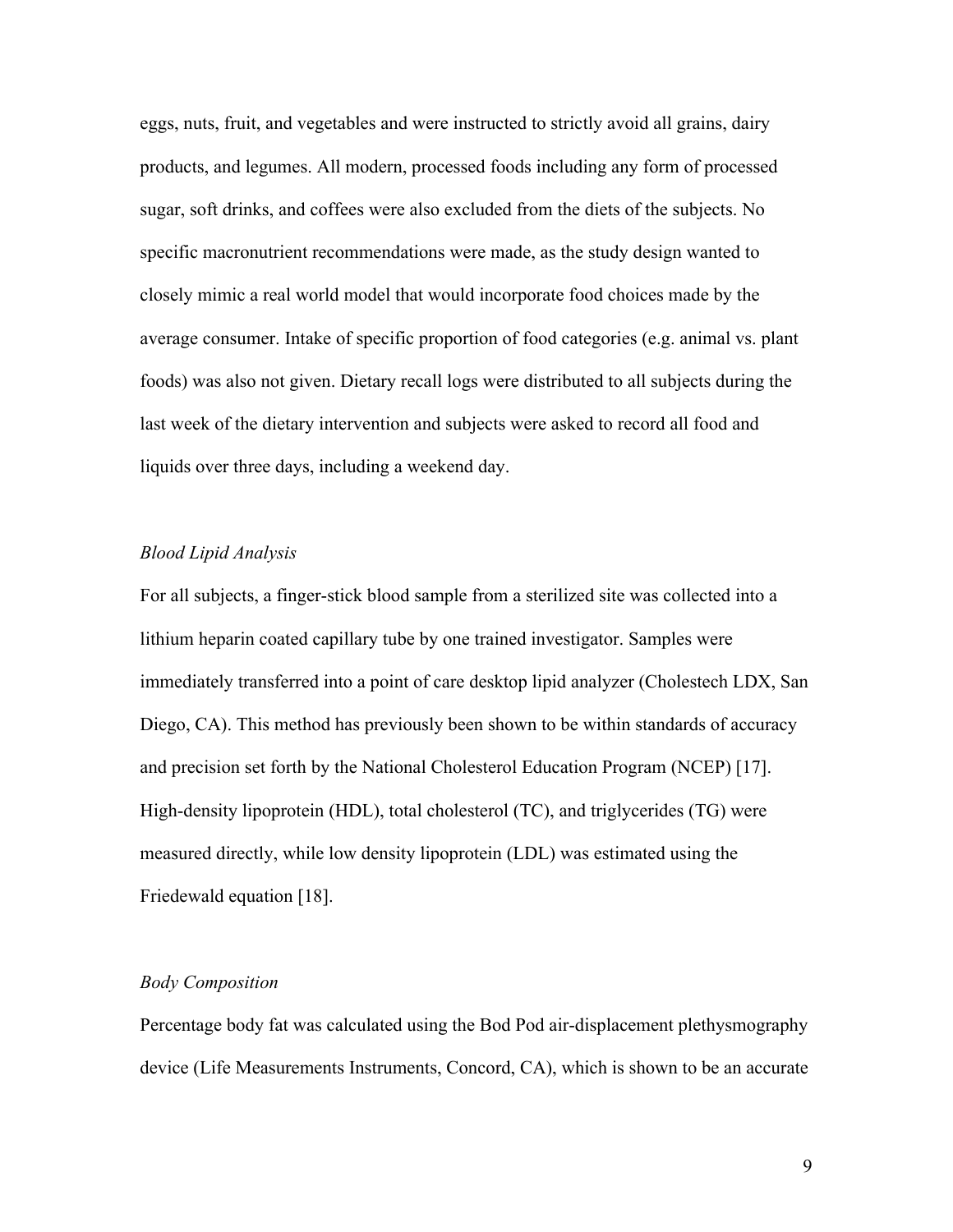method for assessing body composition in adults [19]. Prior to measurement, the system was calibrated for volume using a cylinder of a known volume (50.312 L) and for mass using two 10 kg weights. Fasting-state body weight was measured to the nearest 0.1 kg and subjects entered the Bod Pod chamber wearing only a tight fitting swimsuit and swim cap. Body volume measurements were taken in duplicate and repeated if measures were not within 150 mL of each other [20]. Body density was calculated as mass/body volume and body fat percentage was calculated by using Siri's formula [21]. Body mass index (BMI) was calculated as kg body mass divided by height in meters squared.

# *Statistical Analyses*

Changes in body composition and blood lipids were tested using a two-tailed, paired ttest. These values were tested as an entire group, and also in subsets that were stratified by initial values of blood lipids for each subject. Participants were stratified into subsets based on cutoffs (Table 2) published by the NCEP Adult Treatment Panel III (ATP III) [22]. Two-tailed, paired t-tests were then used to test differences between pre- and postintervention values of stratified blood lipids. Data are reported as mean  $\pm$  SEM. Statistical analysis was performed using STATA (version 11.1, College Station, TX). Statistical significance was defined *a priori* as the critical  $\alpha$ -level of  $P < 0.05$ .

# **Results**

Characteristics of all the subjects who volunteered for the study are presented in Table 1. A total of 43 subjects participated in the study (23 males, 20 females). The average age of study participants was  $33.5 \pm 0.3$  yr and  $31.2 \pm 0.3$  yr for men and women, respectively.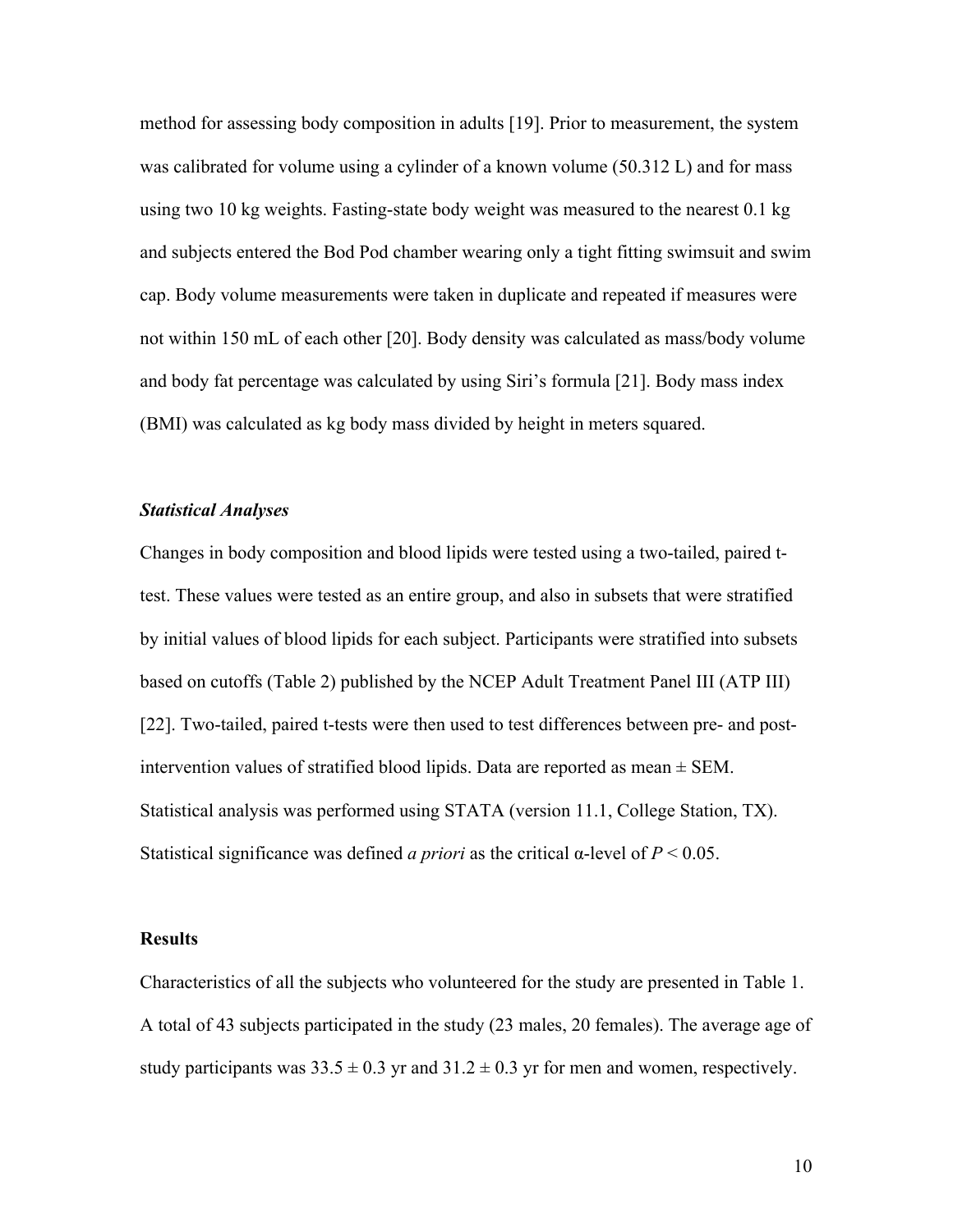Following the dietary intervention, n-HDL (107.1  $\pm$  6.0 mg/dL to 120.2  $\pm$  6.5 mg/dL; *P* < 0.01), LDL (93.1  $\pm$  5.4 mg/dL to 105.6  $\pm$  6.1 mg/dL; *P* < 0.01), and TC (168.8  $\pm$  5.4 mg/dL to  $178.9 \pm 6.6$  mg/dL;  $P < 0.05$ ) increased significantly from baseline in all participants (Figure 1). Further, TC/HDL increased to a statistically significant degree  $(3.0 \pm 0.2$  to  $3.3 \pm 0.2$ ;  $P < 0.05$ ). Body fat percentage decreased significantly  $(24.3 \pm 0.2)$ 1.2% to 20.7  $\pm$  1.2%; *P* < 0.05) compared with baseline values (Figure 1), as did body weight (177.6  $\pm$  5.8 lbs to 170.6  $\pm$  5.3 lbs; *P* < 0.01). When stratified by initial blood lipid levels based on the ATP III, there was a significant decrease of HDL among subjects with the highest initial HDL (82.1  $\pm$  3.2 mg/dL to 68.6  $\pm$  4.8 mg/dL; *P* < 0.05; Figure 2) and significant increases of n-HDL among subjects with the lowest levels of n-HDL (86.6  $\pm$ 3.9 mg/dL to  $101.4 \pm 4.8$  mg/dL;  $P < 0.01$ ; Figure 3). Furthermore, significant increases of LDL (69.1  $\pm$  3.1 mg/dL to 83.5  $\pm$  4.1 mg/dL; *P* < 0.01; Figure 4), TC (157.2  $\pm$  0.7 mg/dL to 168.2 ± 0.9 mg/dL; *P* < 0.05), and TC/HDL (2.5 ± 0.1 to 2.7 ± 0.1; *P* < 0.05; Figure 5) were observed among subjects with the most optimal initial levels of each respective outcome variable. Relative maximal oxygen consumption also improved during the study  $(39.8 \pm 1.2 \text{ ml/kg/min}$  to  $44.9 \pm 8.2 \text{ ml/kg/min}$ ;  $P < 0.001$ ; Table 3), presumably resulting from the concurrent regular participation in a CrossFit-based, highintensity circuit training program, along with a decrease in body weight. Despite the weight loss observed in study participants, absolute oxygen consumption also increased  $(3.18 \pm 0.14 \text{ L/min to } 3.46 \pm 0.15 \text{ L/min}; P < 0.001)$ , which indicates an overall concurrent improvement of aerobic fitness.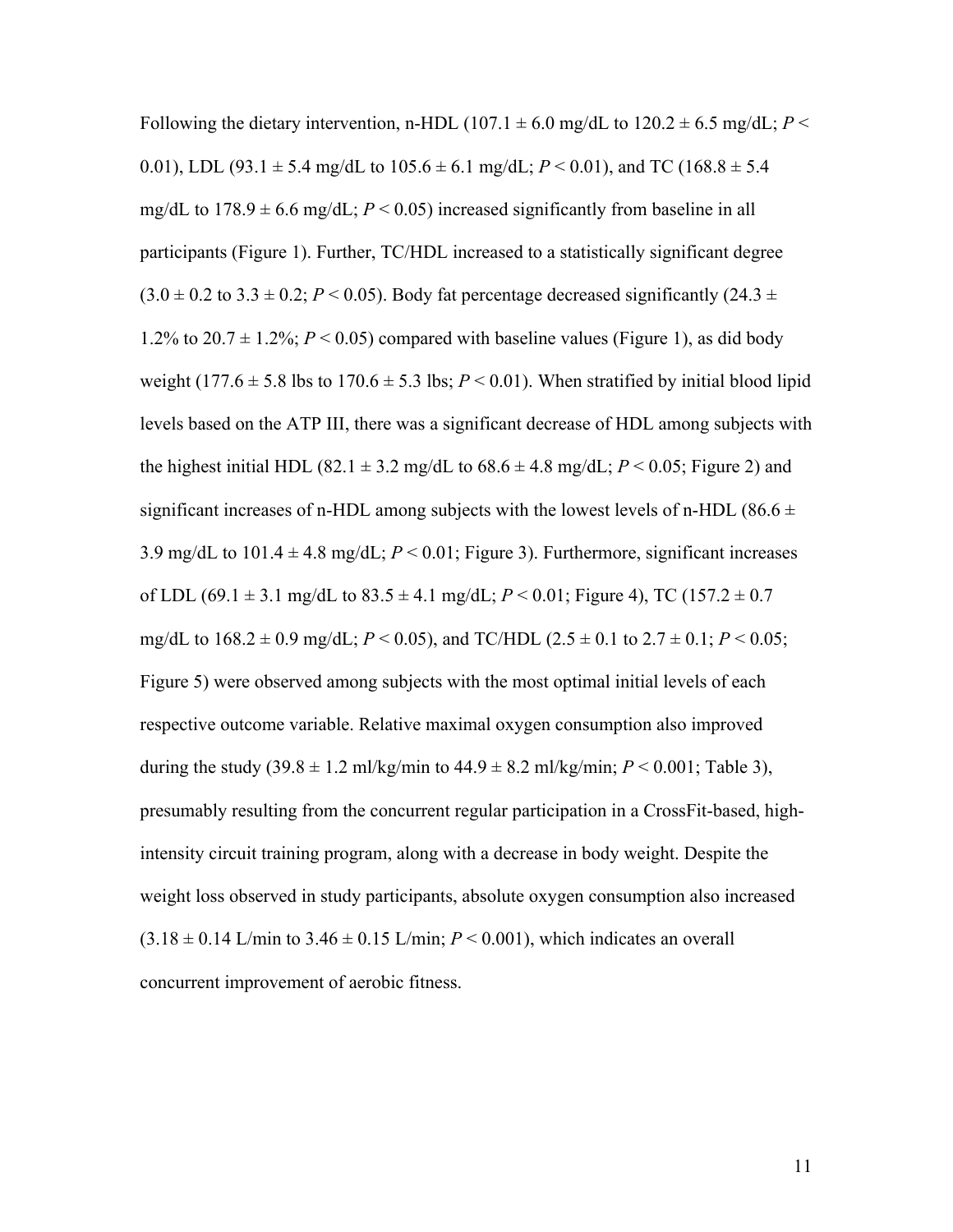| Table 1. Subject characteristics |                  |                  |                 |
|----------------------------------|------------------|------------------|-----------------|
|                                  | Males $(n=24)$   | Females $(n=20)$ | Range           |
| Age (years)                      | $33.5 \pm 0.3$   | $31.2 \pm 0.3$   | $21.0 - 48.0$   |
| Height $(in)$                    | $70.6 \pm 0.1$   | $64.8 \pm 0.1$   | $60.0 - 77.0$   |
| Weight (kg)                      | $90.71 \pm 0.25$ | $68.02 \pm 0.31$ | $44.54 -$       |
|                                  |                  |                  | 118.18          |
| BMI $(kg/m^2)$                   | $28.1 \pm 0.1$   | $25.1 \pm 0.2$   | $19.1 - 37.4$   |
| Body fat $(\% )$                 | $22.2 \pm 0.3$   | $26.6 \pm 0.4$   | $10.7 - 46.1$   |
| Lean mass $(kg)$                 | $70.25 \pm 0.37$ | $49.00 \pm 0.25$ | $36.35 - 82.17$ |
| $TC$ (mg/dL)                     | $171.7 \pm 8.7$  | $164.7 \pm 6.3$  | $110.0 - 258.0$ |
| $HDL$ (mg/dL)                    | $50.6 \pm 2.3$   | $72.8 \pm 3.8$   | $35.0 - 100.0$  |
| $LDL$ (mg/dL)                    | $105.6 \pm 7.8$  | $76.8 \pm 6.3$   | $33.0 - 191.0$  |
| $n$ -HDL $(mg/dL)$               | $118.0 \pm 9.1$  | $91.9 \pm 6.7$   | $40.0 - 204.0$  |
| $TG \, (mg/dL)$                  | $72.6 \pm 9.0$   | $71.8 \pm 6.9$   | $45.0 - 226.0$  |
| <b>TC/HDL</b>                    | $3.5 \pm 0.2$    | $2.3 \pm 0.1$    | $1.4 - 5.0$     |

 $BMI = body$  mass index; in = inches;  $kg = kilograms$ ;  $VO<sub>2</sub>$  maximal oxygen consumption. All data are resting values and is presented as mean ± SEM.

| Table 2. Blood lipid risk stratification |        |              |            |         |         |               |            |  |
|------------------------------------------|--------|--------------|------------|---------|---------|---------------|------------|--|
| <b>HDL</b>                               |        | LDL          |            | $n-HDL$ |         | <b>TC/HDL</b> |            |  |
| (mg/dL)                                  |        | (mg/dL)      |            | (mg/dL) |         |               |            |  |
| Low                                      | $<$ 40 | Optimal      | < 100      | Low     | < 130   | Optimal       | <3.4       |  |
| Normal                                   | $40-$  | Near optimal | 100-129    | Normal  | $130 -$ | Above         | $\geq 3.5$ |  |
|                                          | 60     |              |            |         | 189     | optimal       |            |  |
| High                                     | >60    | Borderline   | 130-159    | High    | >190    |               |            |  |
|                                          |        | High         | $\geq 160$ |         |         |               |            |  |

HDL = high density lipoprotein cholesterol; LDL = low density lipoprotein cholesterol; n-HDL = non-high density lipoprotein cholesterol; TC/HDL = ratio of total cholesterol to high density lipoprotein.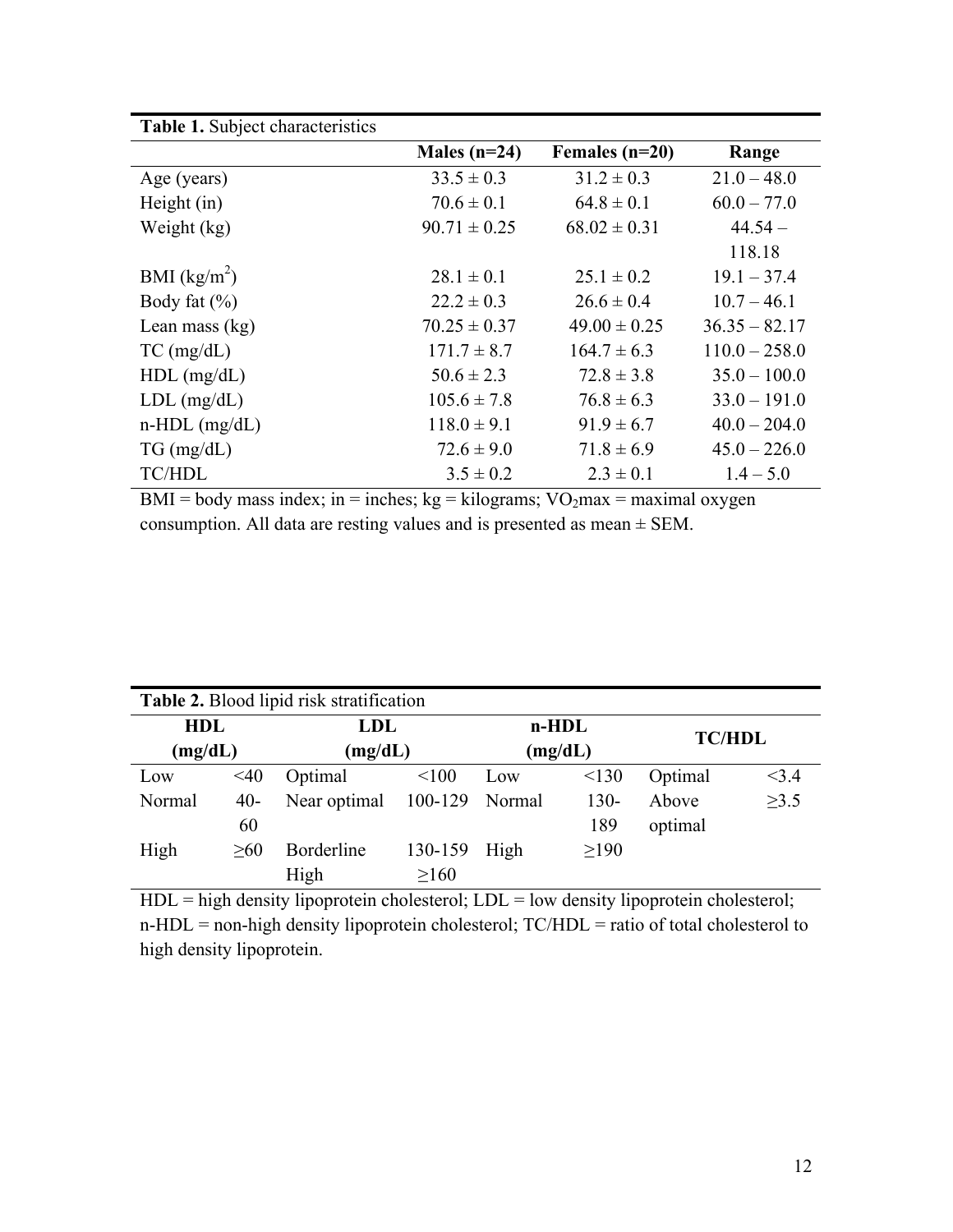| <b>Changes observed after 10-Week Paleo Intervention</b>                                                                                                               |                                                |                                            |                        |                      |                       |                  |
|------------------------------------------------------------------------------------------------------------------------------------------------------------------------|------------------------------------------------|--------------------------------------------|------------------------|----------------------|-----------------------|------------------|
|                                                                                                                                                                        | Relative<br>VO <sub>2</sub> max<br>(mL/kg/min) | Absolute<br>VO <sub>2</sub> max<br>(L/min) | Body<br>Fat<br>$(\% )$ | <b>TC</b><br>(mg/dL) | <b>LDL</b><br>(mg/dL) | n-HDL<br>(mg/dL) |
| Pre-<br>test                                                                                                                                                           | 39.82<br>± 7.72                                | 3.18<br>± 0.14                             | 24.32<br>± 7.63        | 168.8<br>± 5.4       | 93.1<br>± 5.4         | 107.1<br>± 6.0   |
| Post-                                                                                                                                                                  | 44.90                                          | 3.46                                       | 20.65                  | 178.9                | 105.6                 | 120.2            |
| $± 8.20**$<br>$± 0.15***$<br>$±7.99**$<br>$± 6.5***$<br>$± 6.1***$<br>$± 6.6*$<br>test                                                                                 |                                                |                                            |                        |                      |                       |                  |
| $VO2max = maximal oxygen consumption$ ; TC = total cholesterol; LDL = low<br>density lipoprotein; n-HDL = non-high density lipoprotein. * $P < 0.05$ , ** $P < 0.01$ . |                                                |                                            |                        |                      |                       |                  |
|                                                                                                                                                                        |                                                |                                            |                        |                      |                       |                  |

**Table 3.** Select changes observed after 10-week Paleo intervention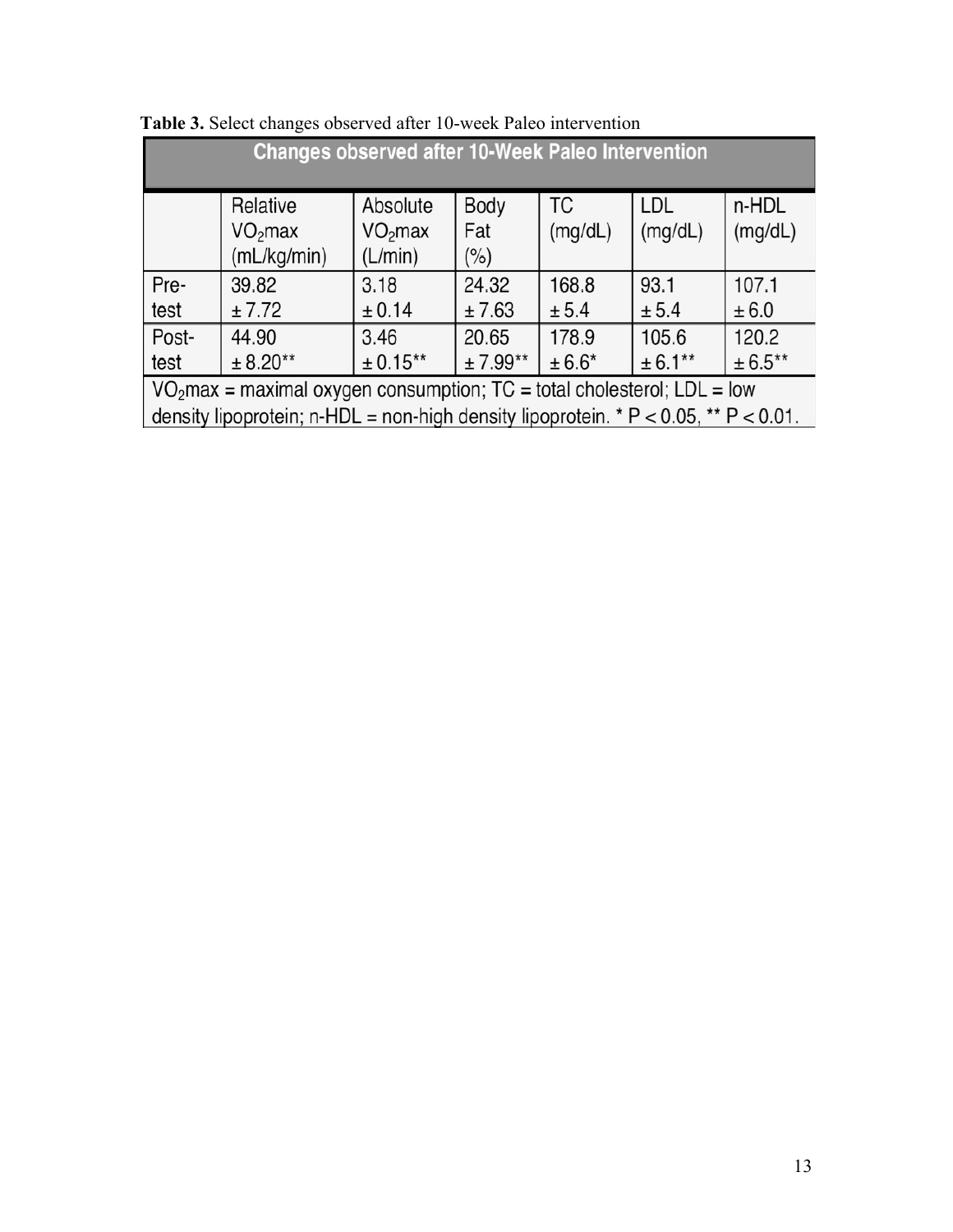

**Figure 1.** Blood lipids in healthy volunteer prior to and following a 10 week Paleolithic diet intervention. Non- high density lipoprotein (n-HDL), low density lipoprotein (LDL) and total cholesterol (TC) increased significantly from baseline, whereas no changes were observed with regard to high density lipoprotein (HDL) and triglycerides (TG). A significant decrease in body composition was observed compared to baseline.  $* P < 0.05$ ; \*\*  $P < 0.01$ .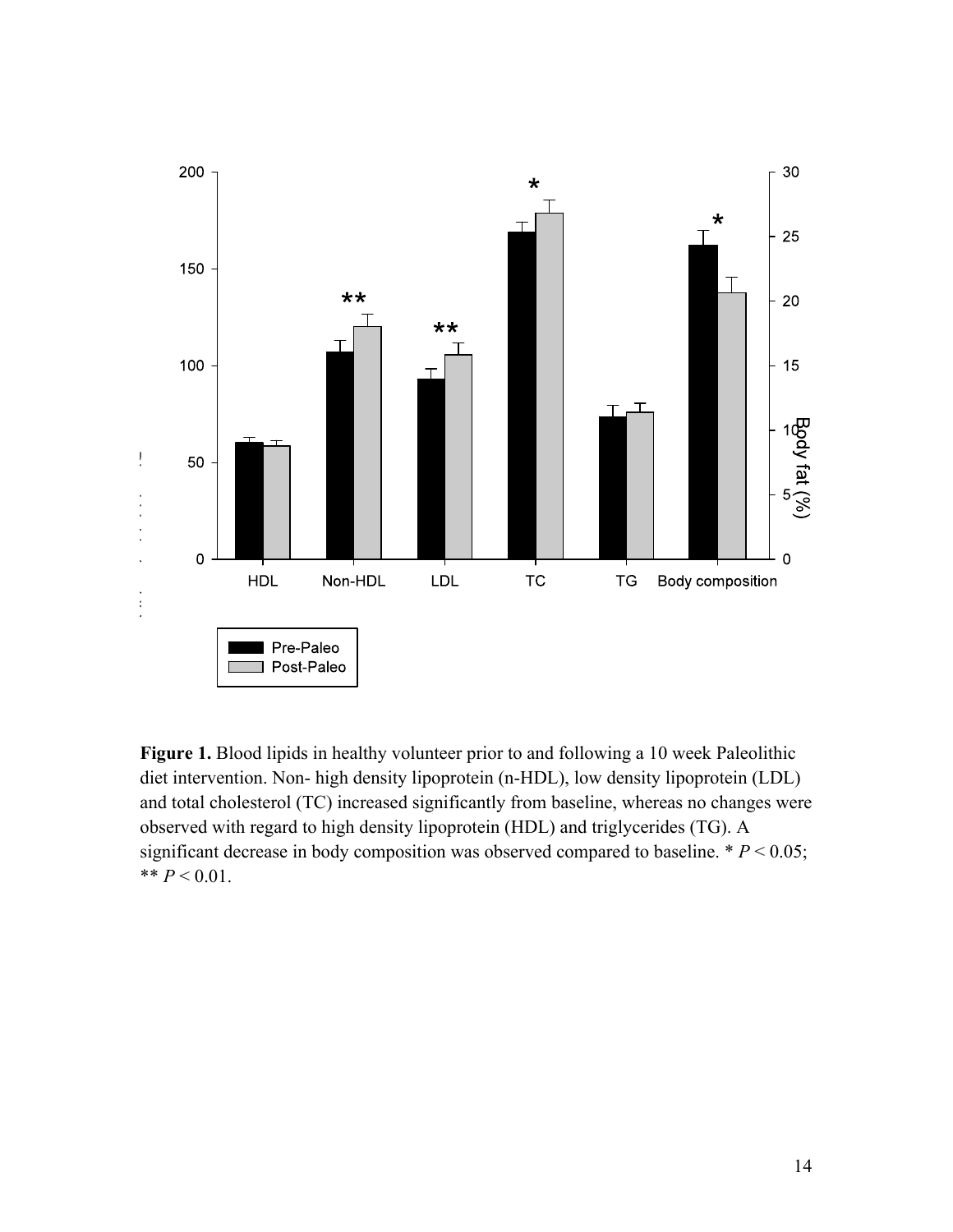

**Figure 2.** High density lipoprotein (HDL) levels in healthy volunteers before and following a 10 week Paleolithic dietary intervention. When stratified by initial HDL levels, only subjects who presented with "High-HDL" were observed to have a significant decrease in HDL following a Paleolithic diet. \* *P* < 0.05.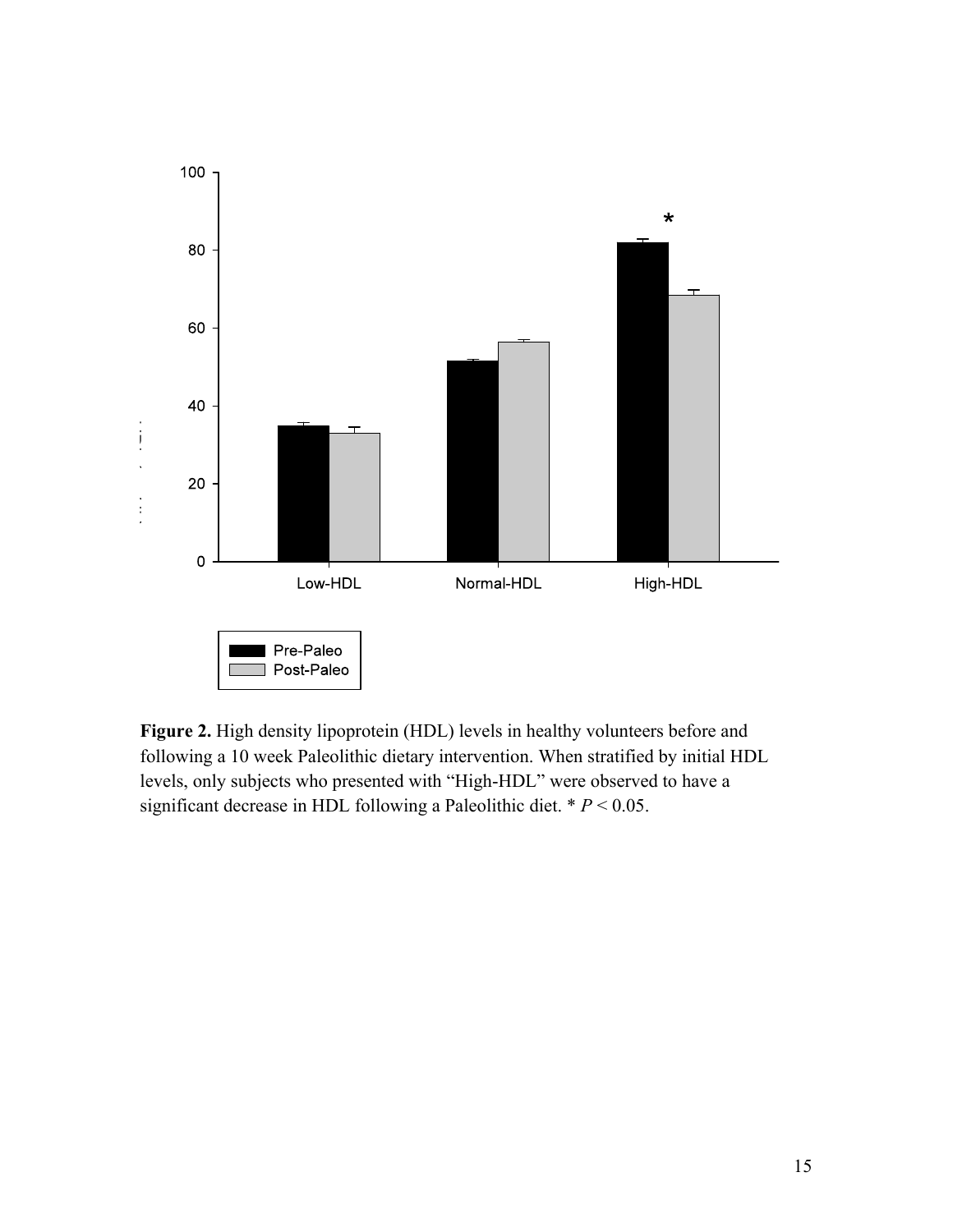

Figure 3. Non- high density lipoprotein (n-HDL) levels in healthy volunteers prior to and following a Paleolithic dietary intervention. When stratified by initial levels of n-HDL, only subjects with n-HDL considered to be "low" were measured to have a significant increase of n-HDL following 10 weeks of a Paleolithic diet. \* *P* < 0.05.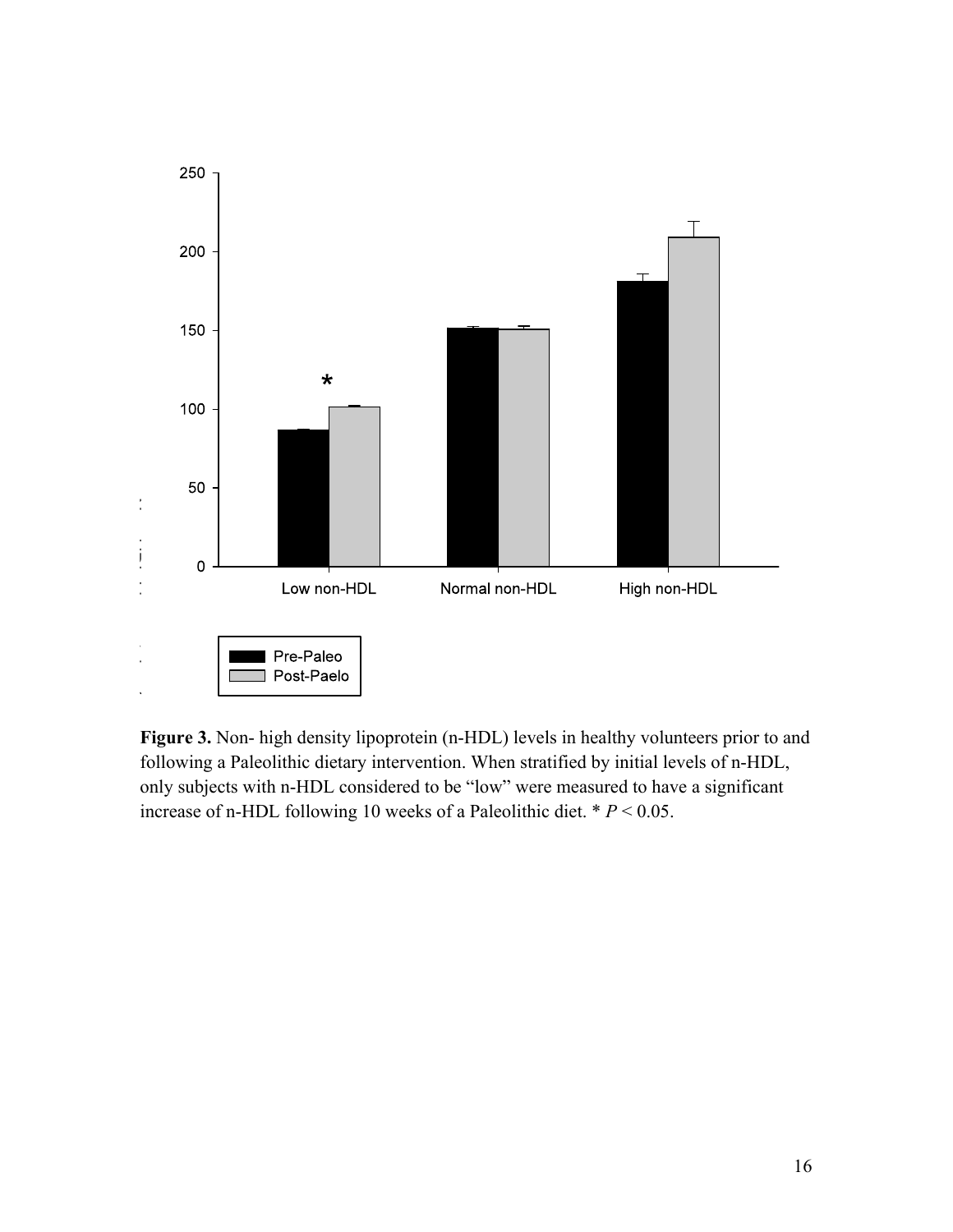

**Figure 4.** Low density lipoprotein (LDL) levels in healthy volunteers prior to and following a Paleolithic dietary intervention. When stratified by initial levels of LDL, only subjects with optimal LDL were measured to have a significant increase of LDL following 10 weeks of a Paleolithic diet. \* *P* < 0.05.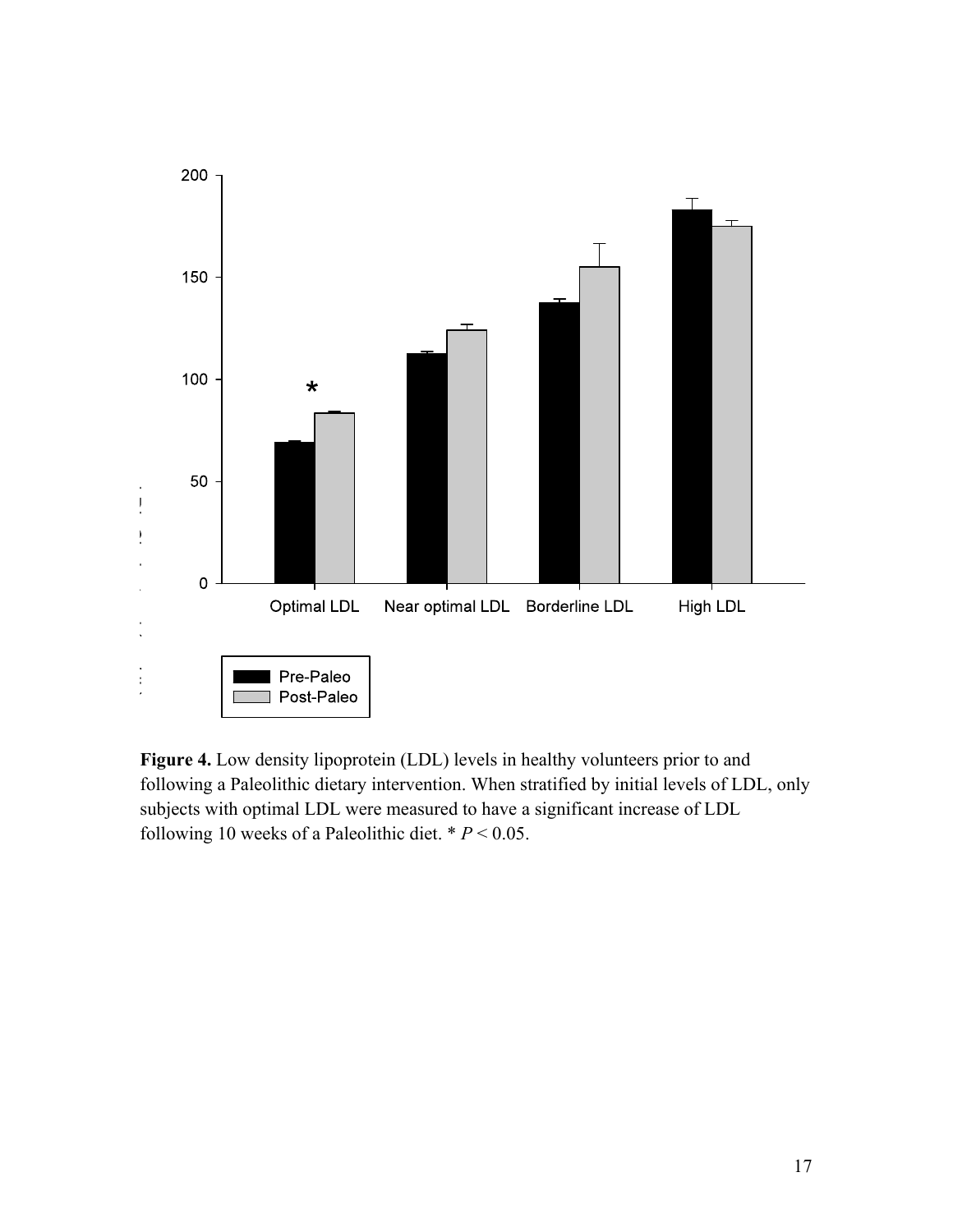

**Figure 5.** Total cholesterol to high density lipoprotein ratio (TC/HDL) in healthy volunteers prior to and following a Paleolithic dietary intervention. When stratified by initial levels of TC/HDL, only subjects with optimal TC/HDL were measured to have a significant increase of TC/HDL following 10 weeks of a Paleolithic diet. \* *P* < 0.05.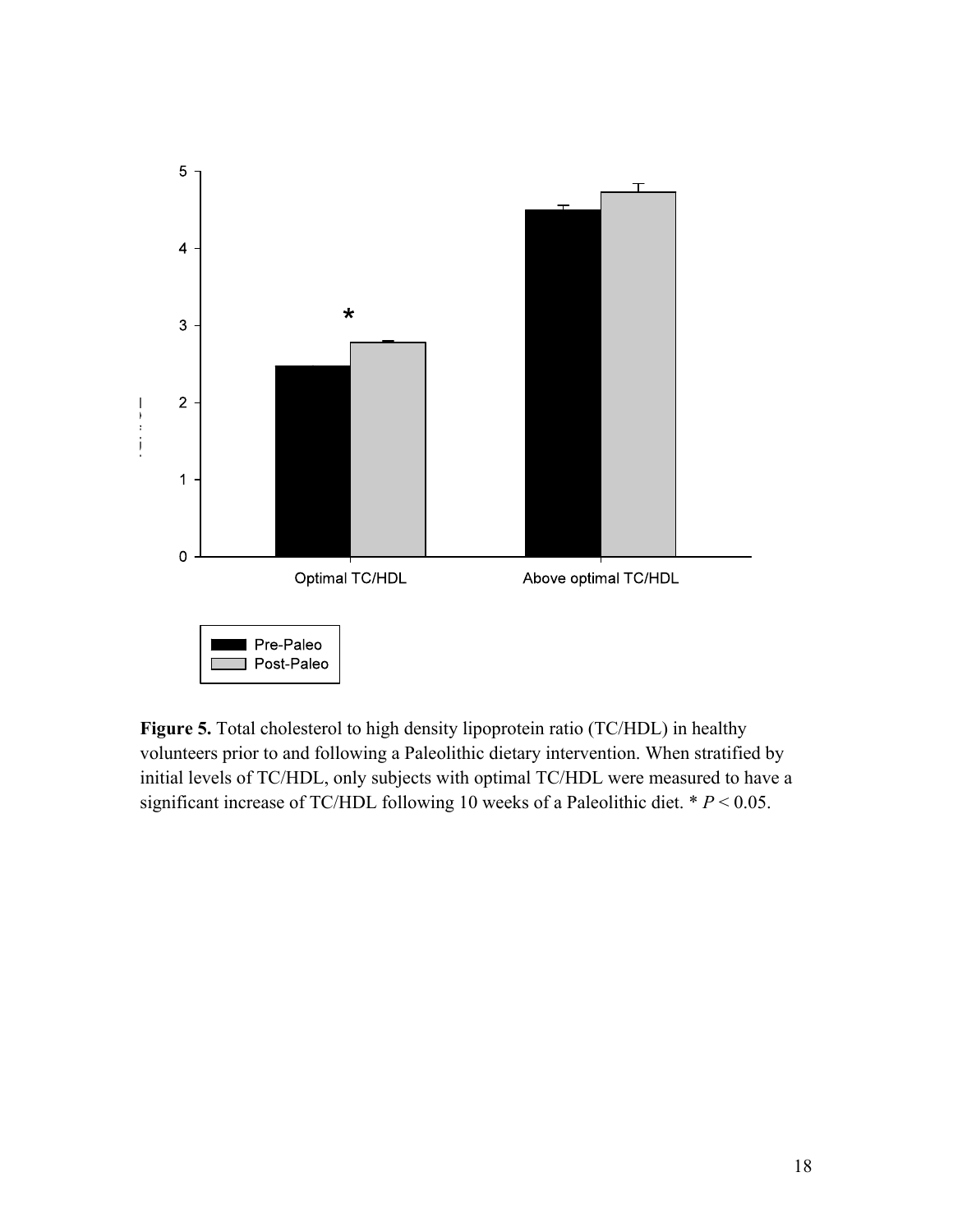### **Discussion**

Our study featured a large number (n = 43) of healthy, active subjects that followed an *ad libitum* Paleo diet while participating in a CrossFit-based circuit training program. As hypothesized, we observed negative impacts on non-HDL, LDL, TC, and TC/HDL, no significant change in HDL, and a decrease in body weight and body fat percentage. Furthermore, when stratified by pre-test blood lipid values, the statistically significant effects primarily came from deleterious changes in the most healthy subjects; subjects within optimal pre-test blood lipid stratifications saw statistically significant negative changes in HDL, non-HDL, LDL, TC, and TC/HDL. The Law of Initial Values might explain why these deleterious effects were so pronounced in subjects with the healthiest blood lipid profiles. Subjects with optimal initial blood lipids were unable to maintain their ideal blood lipid values after adhering to the Paleo diet for 10 weeks, whereas a similar effect would not likely be seen in subjects with poor initial blood lipid values. Simply limiting food sources to the list of Paleo-approved foods could effectively improve the diet of very unhealthy populations, but the results of our study indicate that it may be difficult to maintain an ideal blood lipid profile while adhering to the commonly followed Paleo guidelines used in this intervention.

While some approaches to the Paleo diet provide guidelines that serve to limit the intake of total fat and saturated fat, such guidelines may not accurately reflect a truly *ad libitum* approach. Indeed, it is likely that many people who adhere to the Paleo diet merely limit themselves to an approved list of food sources and consume those accepted foods *ad libitum*. While previously conducted Paleo studies have utilized restrictive guidelines that help to limit total fat and saturated fat intakes [8-10], there is little data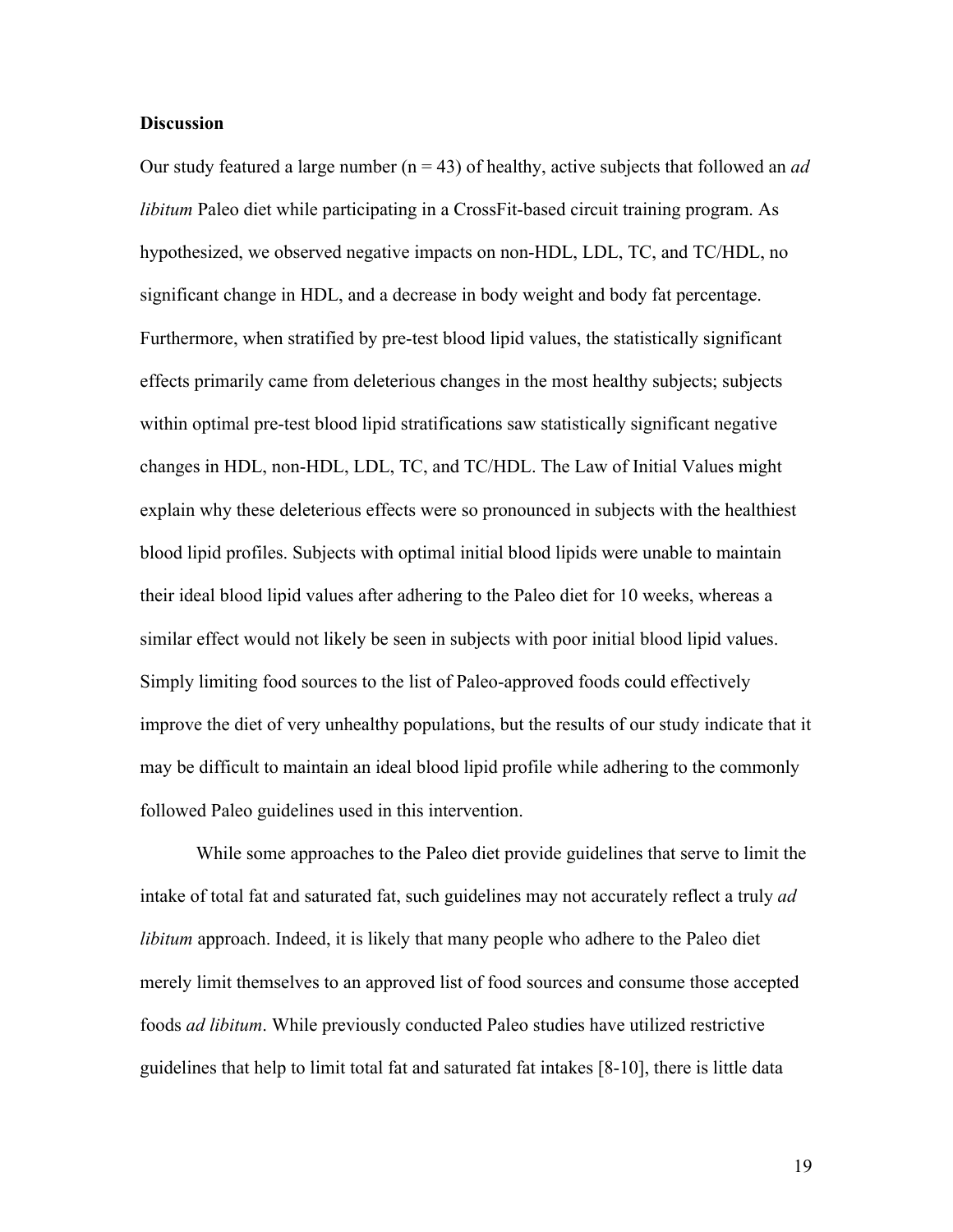pertaining to the application of the less restrictive, more practical Paleo guidelines that do not impose limits on the intake of any approved food sources. Our study, which utilized the less restrictive guidelines that appear to be more commonly followed by many Paleo dieters, found deleterious effects on blood lipids following a 10-week Paleo intervention.

Analysis of 3-day diet recalls revealed that subjects were eating an average of 49.75% of daily caloric intake from fat, 13.1% of daily caloric intake from saturated fat, 672.7 mg of dietary cholesterol, and only 25 g of fiber per day. The dietary recommendations from the AHA for maintaining a healthy blood lipid profile include limiting total fat intake to 35% of total caloric intake, limiting saturated fat intake to 7% of total caloric intake, consuming <300 mg of dietary cholesterol daily, and consuming a diet high in fiber [15]. The marked deviations from the AHA recommendations demonstrated by our subjects may explain the deleterious changes to blood lipid values despite their high level of physical activity.

Previous studies have shown positive effects of Paleo interventions on a number of health markers [2, 7-10], and in some cases blood lipids [2, 9]. However, these studies used more restrictive Paleo guidelines, and many used subjects that were initially overweight [2, 8, 9] and were either sedentary [2], had coronary artery disease [8], or had type 2 diabetes [9]. There is a general lack of literature pertaining to Paleo interventions in healthy, highly active populations, and there is reason to question whether previous Paleo studies accurately replicate the actual dietary intake of the free-living Paleo dieter. Diet log analysis revealed that subjects in our study reported higher intakes of total fat, saturated fat, and cholesterol than any of the previously mentioned human interventions [2, 8-10]. While our subjects reported daily intakes of 115 g total fat, 29 g saturated fat,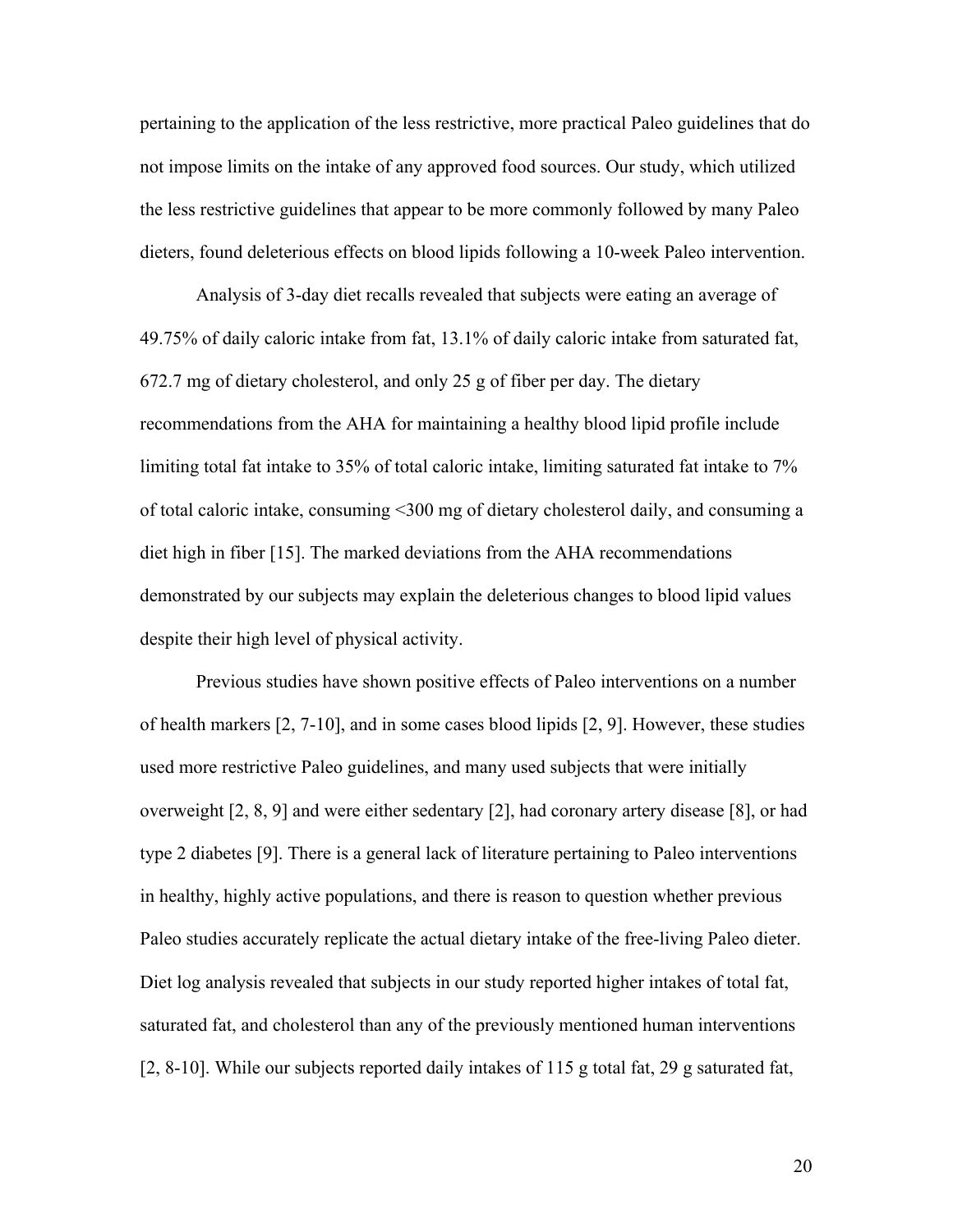and 673 mg cholesterol, the four previously mentioned studies averaged drastically lower daily intakes of total fat  $(67 g)$ , saturated fat  $(15g)$ , and cholesterol  $(426 mg)$  [2, 8-10].

Throughout the intervention, subjects completed a CrossFit-based exercise program while adhering to the Paleo diet, resulting in significant decreases in body weight and body fat percentage while significantly increasing maximal oxygen consumption, a common measure of cardiorespiratory fitness. In previous interventions utilizing diet and/or exercise, improvements in body composition and cardiorespiratory fitness have been accompanied by improvements in one or more blood lipid measurements, including TG [23, 24], TC [23, 24], LDL [23-25], HDL [23, 26], and TC/HDL [23], although it should be noted that some studies have shown HDL levels to drop during active weight loss, before increasing after weight stabilization is achieved [27]. Additionally, cardiorespiratory fitness [28-31] and weight loss [27] have both been independently associated with improved blood lipids. Previous literature would indicate that a combination of Paleo and vigorous exercise that improves cardiorespiratory fitness and body composition should also improve blood lipid measurements. However, while our subjects improved cardiorespiratory fitness and body composition, all blood lipid measurements were either unchanged or negatively impacted. Though the lack of HDL improvement could potentially be attributed to the possibility that many subjects had yet to sufficiently stabilize at their post-test body weight, this does not explain the increases in n-HDL, LDL, TC/HDL, or TC experienced by the group, nor does it explain the absence of TG improvement. Our data indicate that the Paleo diet's deleterious impact on blood lipids was not only significant, but substantial enough to counteract the blood lipid improvements commonly seen with improved fitness and body composition.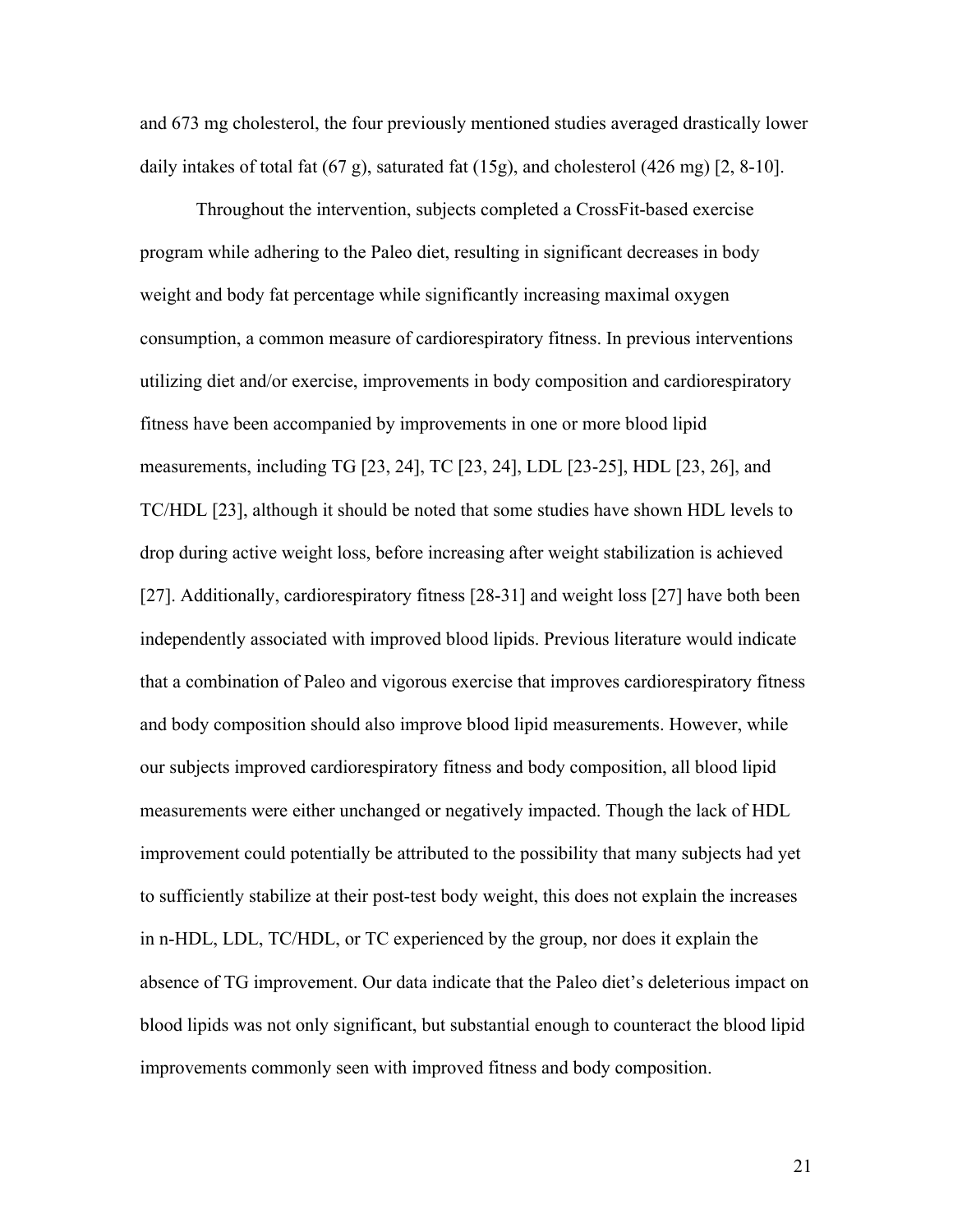It should be acknowledged that the Paleo diet has many positive characteristics. The guidelines allow dieters to consume plenty of high-protein foods and fruit, which have been shown to be highly satiating food sources [32]. Direct comparison of the Mediterranean and Paleo diets has shown that subjects report higher levels of satiety per calorie from the Paleo diet [33]. The approved food list includes an abundance of foods with high micronutrient density but low energy density. For an individual with obesity, merely switching to Paleo-approved foods with low energy density would likely be enough of an improvement from their normal diet to induce positive effects on their health. Additionally, Paleo guidelines do not require dieters to track their calorie intake, a tedious task that many people are unwilling to do. Finally, studies have shown that the low carbohydrate to protein ratio commonly associated with the Paleo diet improves glycemic control and body composition [2, 8, 11-14].

With high levels of reported satiety, the freedom to eat *ad libitum*, absence of calorie tracking, and improvements in glycemic control and body composition, the Paleo diet appears to be an effective way to improve health in populations with obesity or type 2 diabetes. However, the results of our study indicate that Paleo dieting without macronutrient intake guidelines can have deleterious effects on the blood lipids of healthy, active subjects. These results suggest that when adhering to the Paleo diet, the maintenance of a healthy blood lipid profile requires that special attention be paid to dietary variables that may affect blood lipids, including total fat, saturated fat, fiber, and dietary cholesterol.

The Paleo diet encourages the consumption of foods that are satiating, full of micronutrients, and often great sources of fiber, essential fatty acids, and essential amino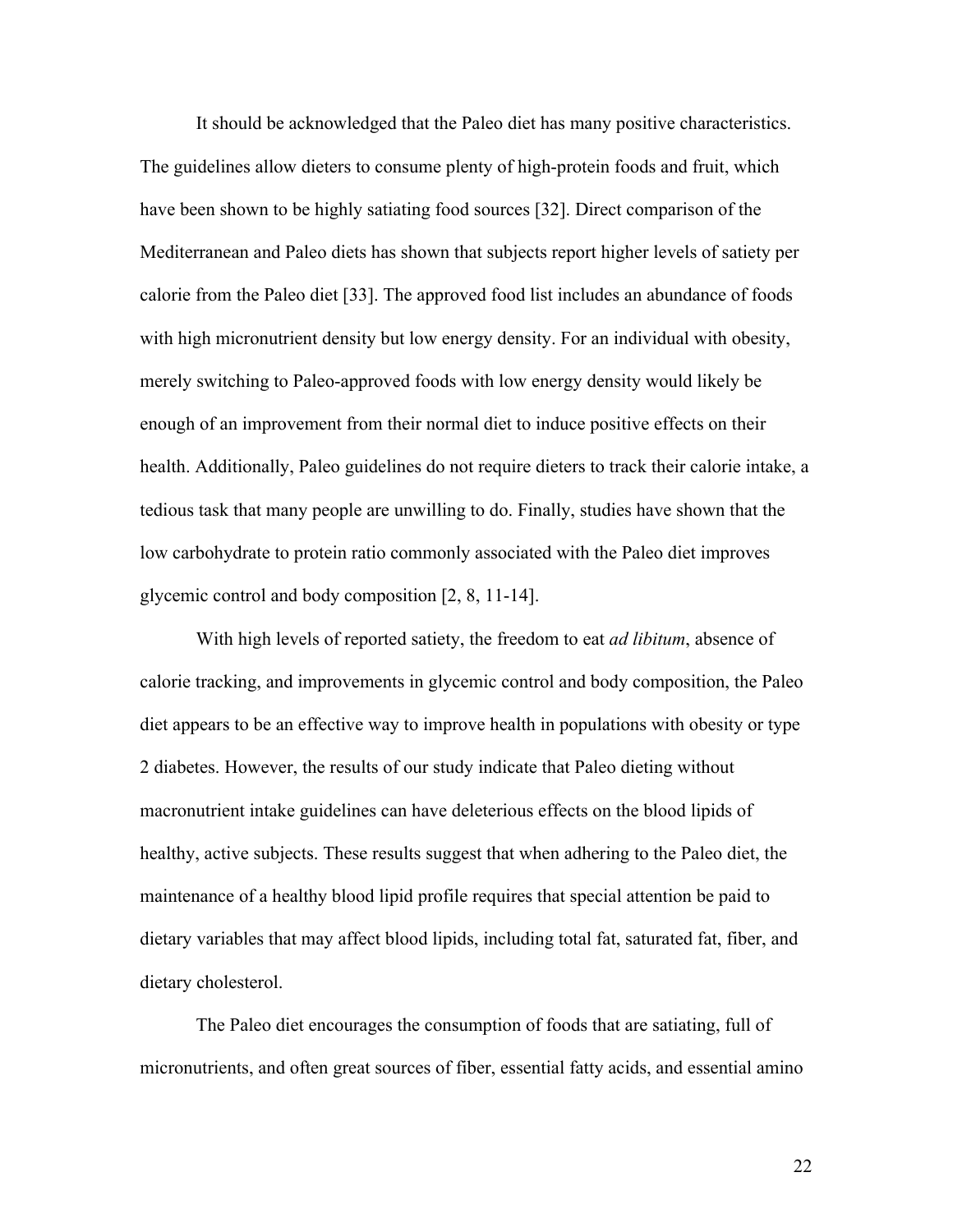acids. Likewise, this diet restricts the consumption of a number of foods that are calorically dense and low in micronutrient content. Replacing highly processed, energydense foods with Paleo-approved foods is highly beneficial and achievable for many individuals. However, the diet unnecessarily restricts the consumption of foods that can contribute to a healthy diet, including dairy, whole grains, and legumes. Numerous studies have shown high dairy intake to be associated with decreased risk of all-cause mortality, ischemic heart disease, stroke, and diabetes [34], and studies have shown an inverse relationship between high dairy or calcium intake and bodyweight, body fat, and BMI [35]. In clinical trials, dairy has been shown to be more effective in terms of attenuating fat deposition [36] and increasing tibial cortical thickness [37] than equal amounts of supplementary calcium, prompting researchers to suggest that it is difficult to sufficiently replace the nutrients provided by dairy in the diet with supplements and nondairy food sources [38, 39]. Whole grains are associated with improved blood lipids and reduced risk of coronary artery disease, cardiovascular disease, type II diabetes, obesity, and some cancers [40-43]. Whole grains also contain a number of phytochemicals and bioactive compounds that may contribute to chronic disease prevention [41, 42]. Some research has shown legumes to be inversely associated with coronary heart disease and cardiovascular disease, and soy protein is known to improve blood lipids by a small but significant degree [43]. While those with Celiac Disease, gluten sensitivity, or lactose intolerance might wisely avoid gluten or lactose, a large body of literature indicates that dairy, legumes, and whole grains can contribute to a healthy, well-rounded diet.

Our study does have some limitations. A low number of diet logs were returned and deemed sufficient for analysis ( $n = 8$ ), which calls into question how accurately the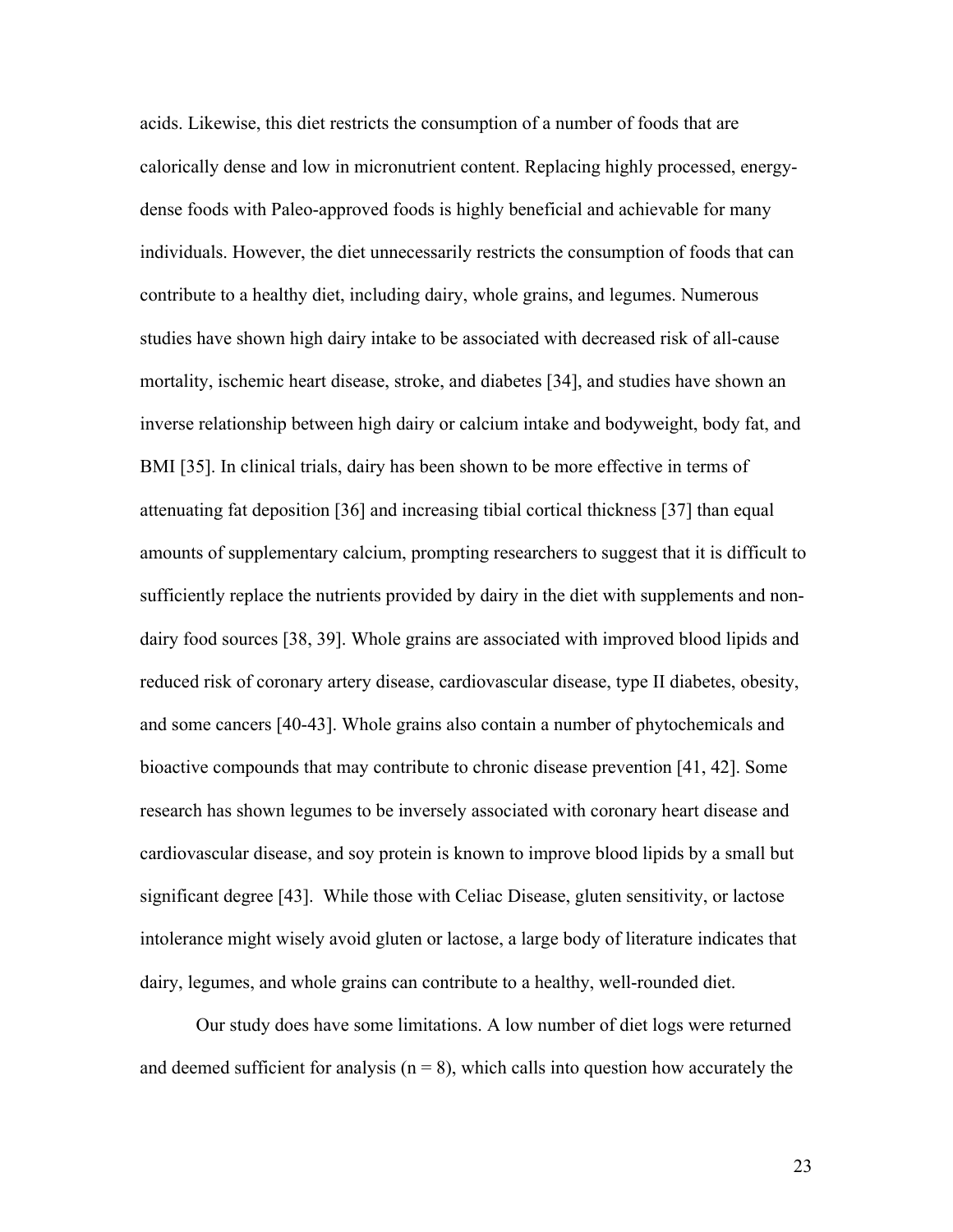returned logs portray the dietary intake of the entire group. Also, our study did not impose a high level of control over our subjects— meals were not prepared for subjects, nor did the subjects stay in a metabolic ward for the duration of the study. Despite these limitations, the study used a large sample  $(n = 43)$ , utilized a sample containing healthier, fitter subjects than previous Paleo interventions, featured a practical application of the Paleo diet that may represent the normal dietary habits of Paleo dieters more accurately than previous studies, and stratified the subjects to examine the diet's effects on the blood lipid profiles of subjects of varying pre-test blood lipid categories. Future studies with more controlled conditions will help to identify the exact dietary adjustments subjects must make to ensure the maintenance of a healthy blood lipid profile while adhering to this popular, practical application of the Paleo diet.

#### **Conclusion:**

In conclusion, our study shows that the Paleo diet was significantly deleterious to blood lipid profiles in healthy subjects concurrently participating in a CrossFit-based, highintensity circuit training program. Specifically, subjects with optimal initial blood lipid values demonstrated the greatest increase in LDL, TC/HDL, TC, and n-HDL values, along with the greatest decline in HDL values, following the 10-week Paleo diet intervention. Despite concurrent improvements in aerobic capacity and body composition noted in these subjects, the Paleo diet may have negated the positive effects of exercise on blood lipids.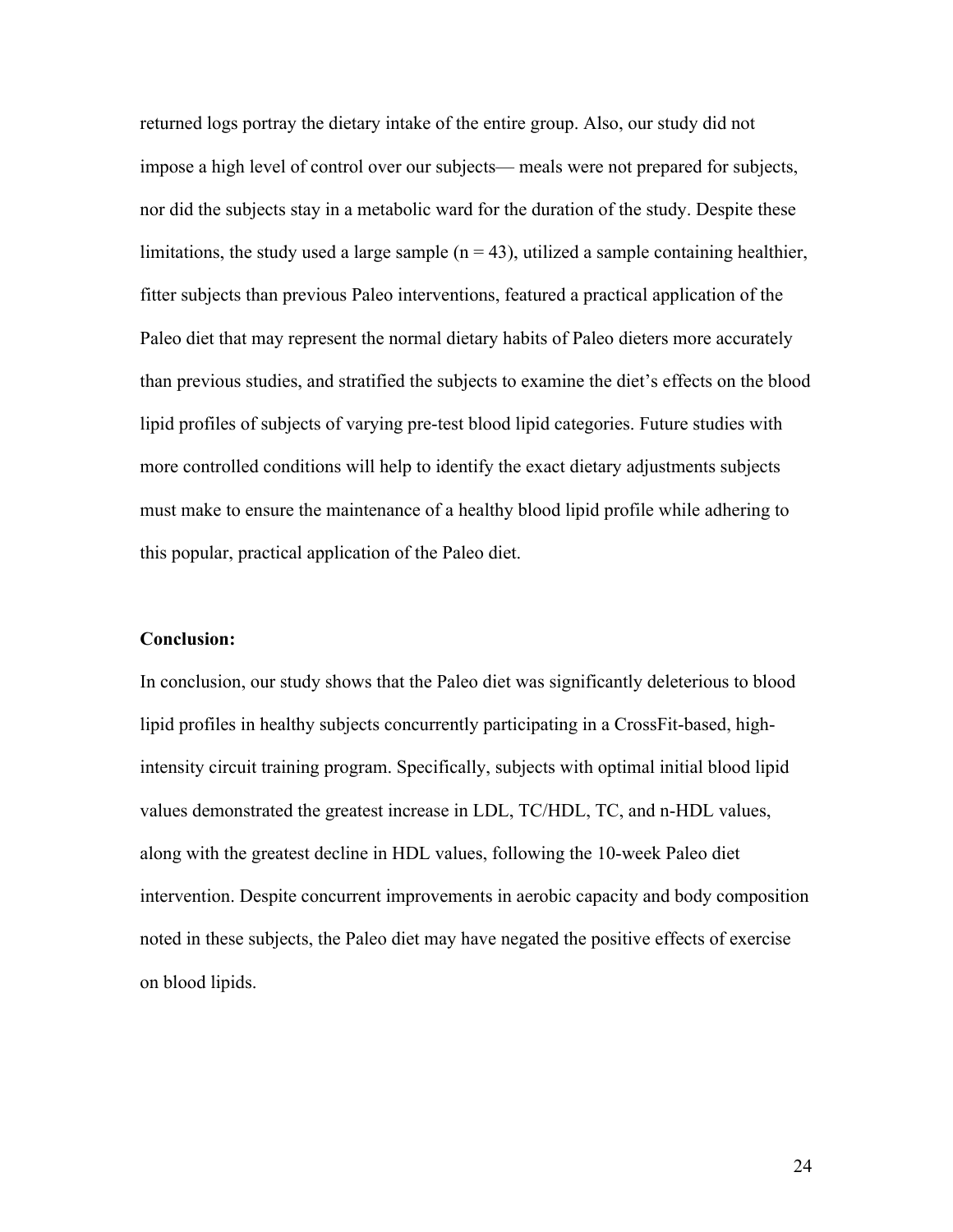# **Competing Interests:**

The authors declare that they have no competing interests.

# **Authors' contributions:**

ETT participated in data collection, literature review, statistical analysis, and helped draft the manuscript. MMS participated in the design of the study, performed the statistical analysis, carried out the blood draws and analysis, and helped draft the manuscript. AJS participated in data collection, statistical analysis, and helped draft the manuscript. BES participated in data collection, statistical analysis, and helped draft the manuscript. STD conceived of the study, participated in its design and coordination and helped to draft the manuscript.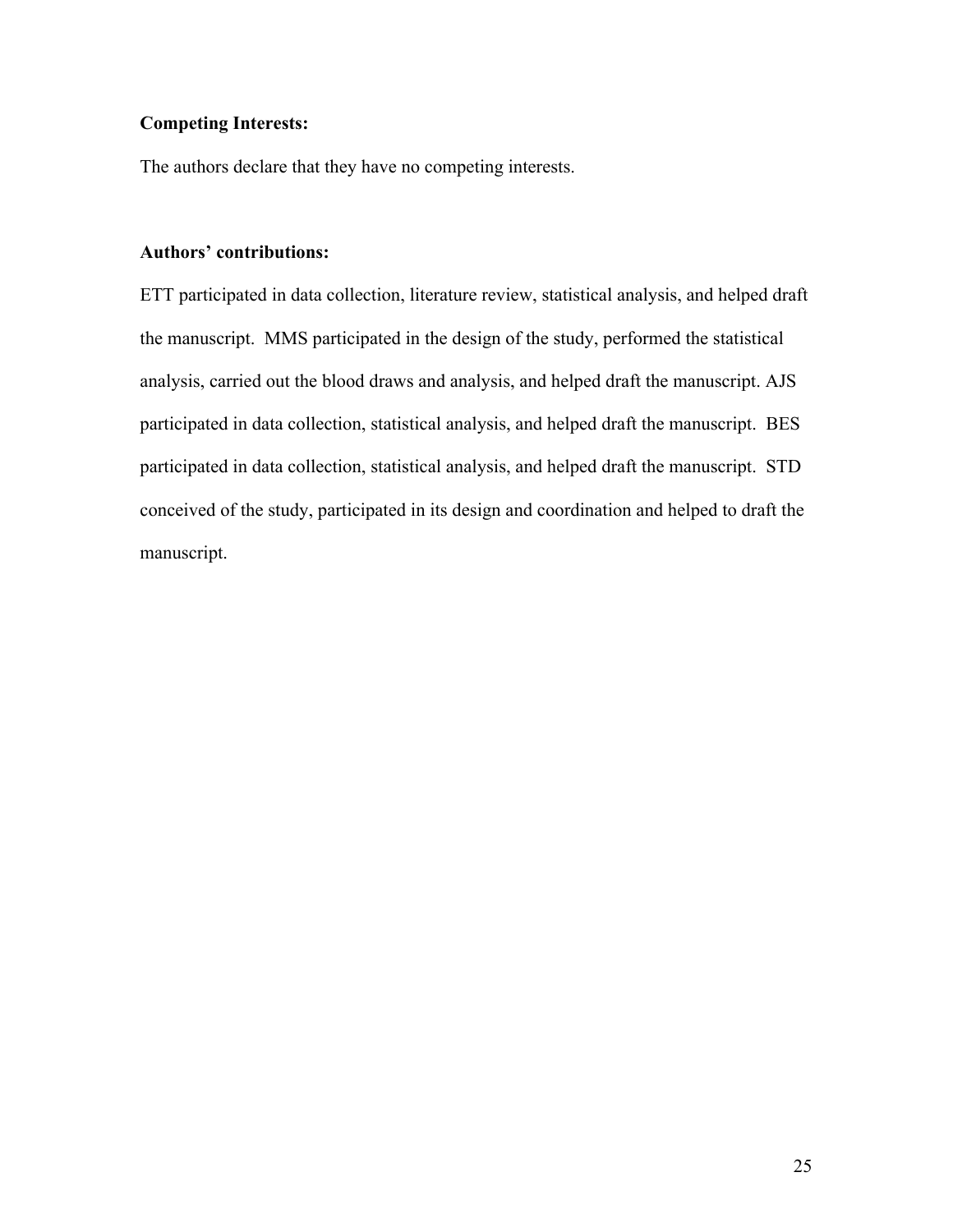# **References**

- 1. Voegtlin, W.L., *The stone age diet : based on in-depth studies of human ecology and the diet of man*. 1st ed1975, New York: Vantage Press. xvii, 277 p.
- 2. Frassetto, L.A., et al., *Metabolic and physiologic improvements from consuming a paleolithic, hunter-gatherer type diet.* Eur J Clin Nutr, 2009. **63**(8): p. 947-55.
- 3. Eaton, S.B., M. Konner, and M. Shostak, *Stone agers in the fast lane: chronic degenerative diseases in evolutionary perspective.* Am J Med, 1988. **84**(4): p. 739-49.
- 4. Eaton, S.B. and M. Konner, *Paleolithic nutrition. A consideration of its nature and current implications.* N Engl J Med, 1985. **312**(5): p. 283-9.
- 5. Revedin, A., et al., *Thirty thousand-year-old evidence of plant food processing.* Proc Natl Acad Sci U S A, 2010. **107**(44): p. 18815-9.
- 6. Mercader, J., *Mozambican grass seed consumption during the Middle Stone Age.* Science, 2009. **326**(5960): p. 1680-3.
- 7. Jonsson, T., et al., *A Paleolithic diet confers higher insulin sensitivity, lower Creactive protein and lower blood pressure than a cereal-based diet in domestic pigs.* Nutr Metab (Lond), 2006. **3**: p. 39.
- 8. Lindeberg, S., et al., *A Palaeolithic diet improves glucose tolerance more than a Mediterranean-like diet in individuals with ischaemic heart disease.* Diabetologia, 2007. **50**(9): p. 1795-807.
- 9. Jonsson, T., et al., *Beneficial effects of a Paleolithic diet on cardiovascular risk factors in type 2 diabetes: a randomized cross-over pilot study.* Cardiovasc Diabetol, 2009. **8**: p. 35.
- 10. Osterdahl, M., et al., *Effects of a short-term intervention with a paleolithic diet in healthy volunteers.* Eur J Clin Nutr, 2008. **62**(5): p. 682-5.
- 11. Layman, D.K., et al., *Increased dietary protein modifies glucose and insulin homeostasis in adult women during weight loss.* J Nutr, 2003. **133**(2): p. 405-10.
- 12. Layman, D.K. and J.I. Baum, *Dietary protein impact on glycemic control during weight loss.* J Nutr, 2004. **134**(4): p. 968S-73S.
- 13. Farnsworth, E., et al., *Effect of a high-protein, energy-restricted diet on body composition, glycemic control, and lipid concentrations in overweight and obese hyperinsulinemic men and women.* Am J Clin Nutr, 2003. **78**(1): p. 31-9.
- 14. Layman, D.K., et al., *A reduced ratio of dietary carbohydrate to protein improves body composition and blood lipid profiles during weight loss in adult women.* J Nutr, 2003. **133**(2): p. 411-7.
- 15. American Heart Association Nutrition, C., et al., *Diet and lifestyle recommendations revision 2006: a scientific statement from the American Heart Association Nutrition Committee.* Circulation, 2006. **114**(1): p. 82-96.
- 16. Eaton, S.B. and M. Konner, *Paleolithic nutrition. A consideration of its nature and current implications.* The New England journal of medicine, 1985. **312**(5): p. 283-9.
- 17. Santee, J., *Accuracy and precision of the Cholestech LDX System in monitoring blood lipid levels.* American journal of health-system pharmacy : AJHP : official journal of the American Society of Health-System Pharmacists, 2002. **59**(18): p. 1774-9.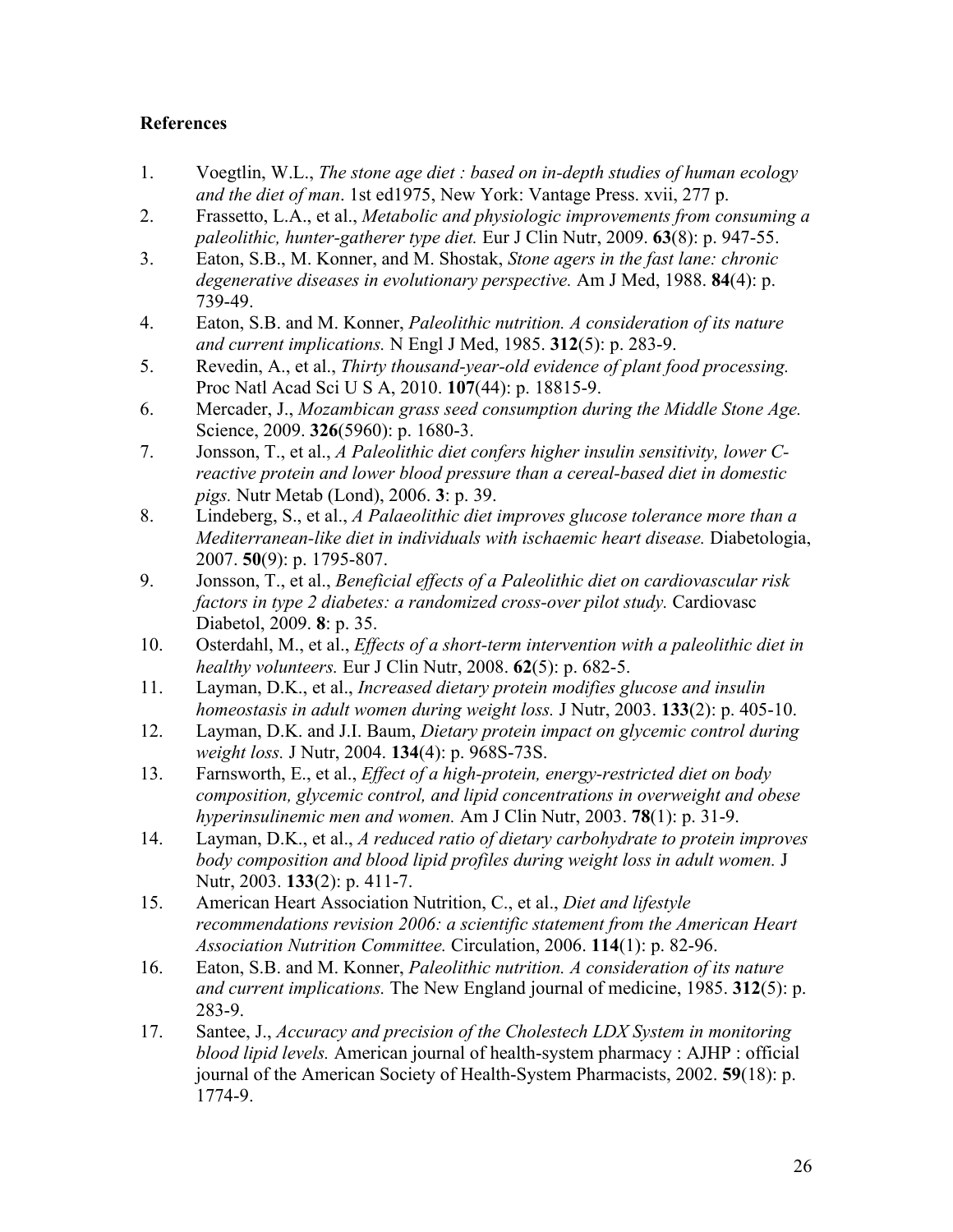- 18. Friedewald, W.T., R.I. Levy, and D.S. Fredrickson, *Estimation of the concentration of low-density lipoprotein cholesterol in plasma, without use of the preparative ultracentrifuge.* Clinical Chemistry, 1972. **18**(6): p. 499-502.
- 19. Biaggi, R.R., et al., *Comparison of air-displacement plethysmography with hydrostatic weighing and bioelectrical impedance analysis for the assessment of body composition in healthy adults.* The American journal of clinical nutrition, 1999. **69**(5): p. 898-903.
- 20. Dempster, P. and S. Aitkens, *A new air displacement method for the determination of human body composition.* Medicine and Science in Sports and Exercise, 1995. **27**(12): p. 1692-7.
- 21. Siri, W.E., *Body composition from fluid spaces and density: analysis of methods. 1961.* Nutrition, 1993. **9**(5): p. 480-91; discussion 480, 492.
- 22. *Third Report of the National Cholesterol Education Program (NCEP) Expert Panel on Detection, Evaluation, and Treatment of High Blood Cholesterol in Adults (Adult Treatment Panel III) final report.* Circulation, 2002. **106**(25): p. 3143-3421.
- 23. Martins, R.A., et al., *Effects of aerobic and strength-based training on metabolic health indicators in older adults.* Lipids Health Dis, 2010. **9**: p. 76.
- 24. Saremi, A., M. Asghari, and A. Ghorbani, *Effects of aerobic training on serum omentin-1 and cardiometabolic risk factors in overweight and obese men.* J Sports Sci, 2010. **28**(9): p. 993-8.
- 25. Paillard, T., et al., *Cholesterol reduction and increased cardiovascular fitness following a 12 weeks brisk walking.* J Nutr Health Aging, 2002. **6**(2): p. 138-40.
- 26. Lee, M.G., et al., *Effects of high-intensity exercise training on body composition, abdominal fat loss, and cardiorespiratory fitness in middle-aged Korean females.* Appl Physiol Nutr Metab, 2012.
- 27. Dattilo, A.M. and P.M. Kris-Etherton, *Effects of weight reduction on blood lipids and lipoproteins: a meta-analysis.* Am J Clin Nutr, 1992. **56**(2): p. 320-8.
- 28. Grundy, S.M., et al., *Cardiorespiratory fitness and metabolic risk.* Am J Cardiol, 2012. **109**(7): p. 988-93.
- 29. Jette, M., et al., *Relation between cardiorespiratory fitness and selected risk factors for coronary heart disease in a population of Canadian men and women.* CMAJ, 1992. **146**(8): p. 1353-60.
- 30. Lee, S., et al., *Cardiorespiratory fitness attenuates metabolic risk independent of abdominal subcutaneous and visceral fat in men.* Diabetes Care, 2005. **28**(4): p. 895-901.
- 31. Gibbs, B.B., et al., *Effect of improved fitness beyond weight loss on cardiovascular risk factors in individuals with type 2 diabetes in the Look AHEAD study.* Eur J Prev Cardiol, 2012.
- 32. Holt, S.H., et al., *A satiety index of common foods.* Eur J Clin Nutr, 1995. **49**(9): p. 675-90.
- 33. Jonsson, T., et al., *A paleolithic diet is more satiating per calorie than a mediterranean-like diet in individuals with ischemic heart disease.* Nutr Metab (Lond), 2010. **7**: p. 85.